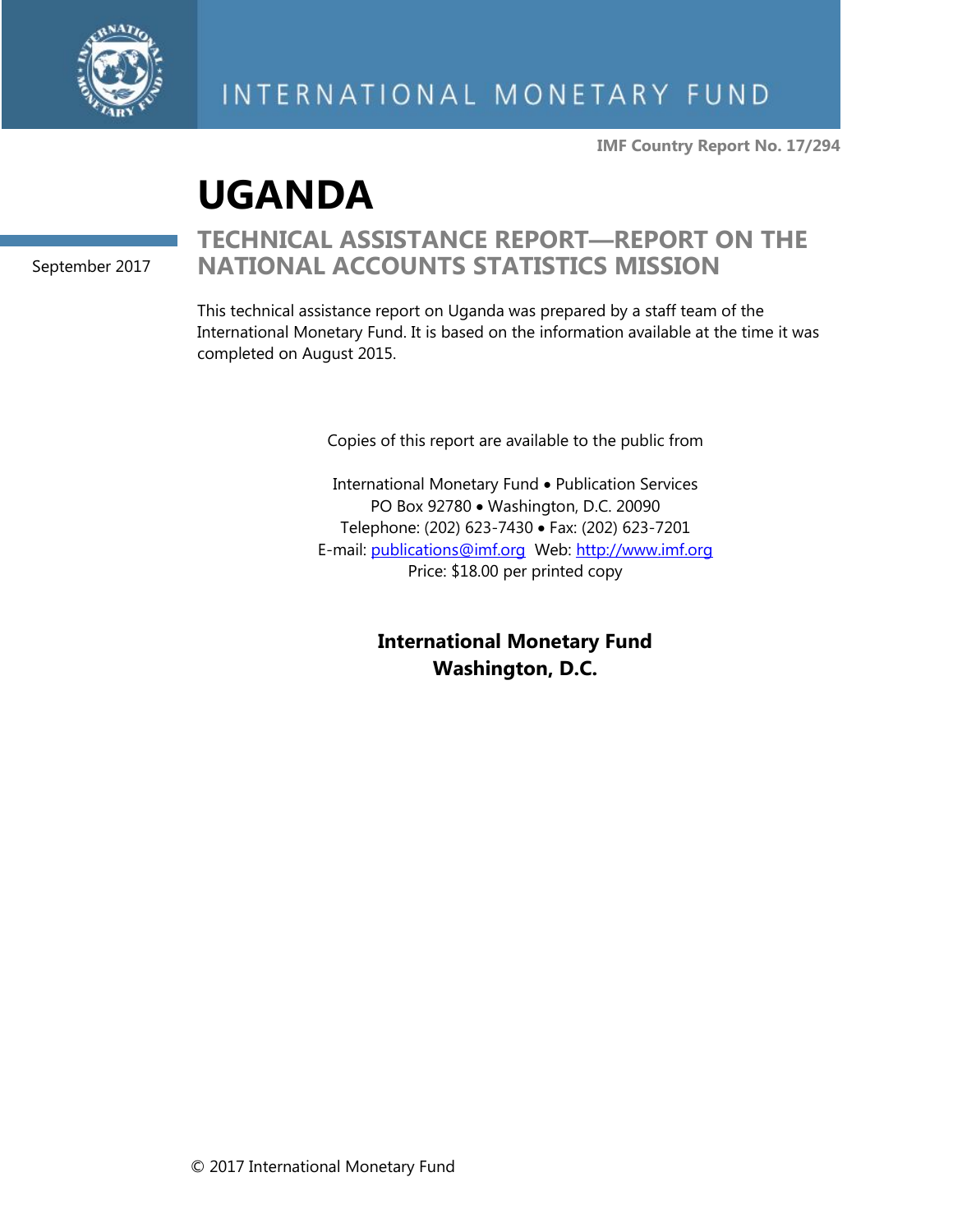## **INTERNATIONAL MONETARY FUND**

Statistics Department



# **UGANDA**

# **REPORT ON THE NATIONAL ACCOUNTS STATISTICS MISSION** (July 23–August 4, 2015)

**Prepared by Robin Youll**

**August 2015**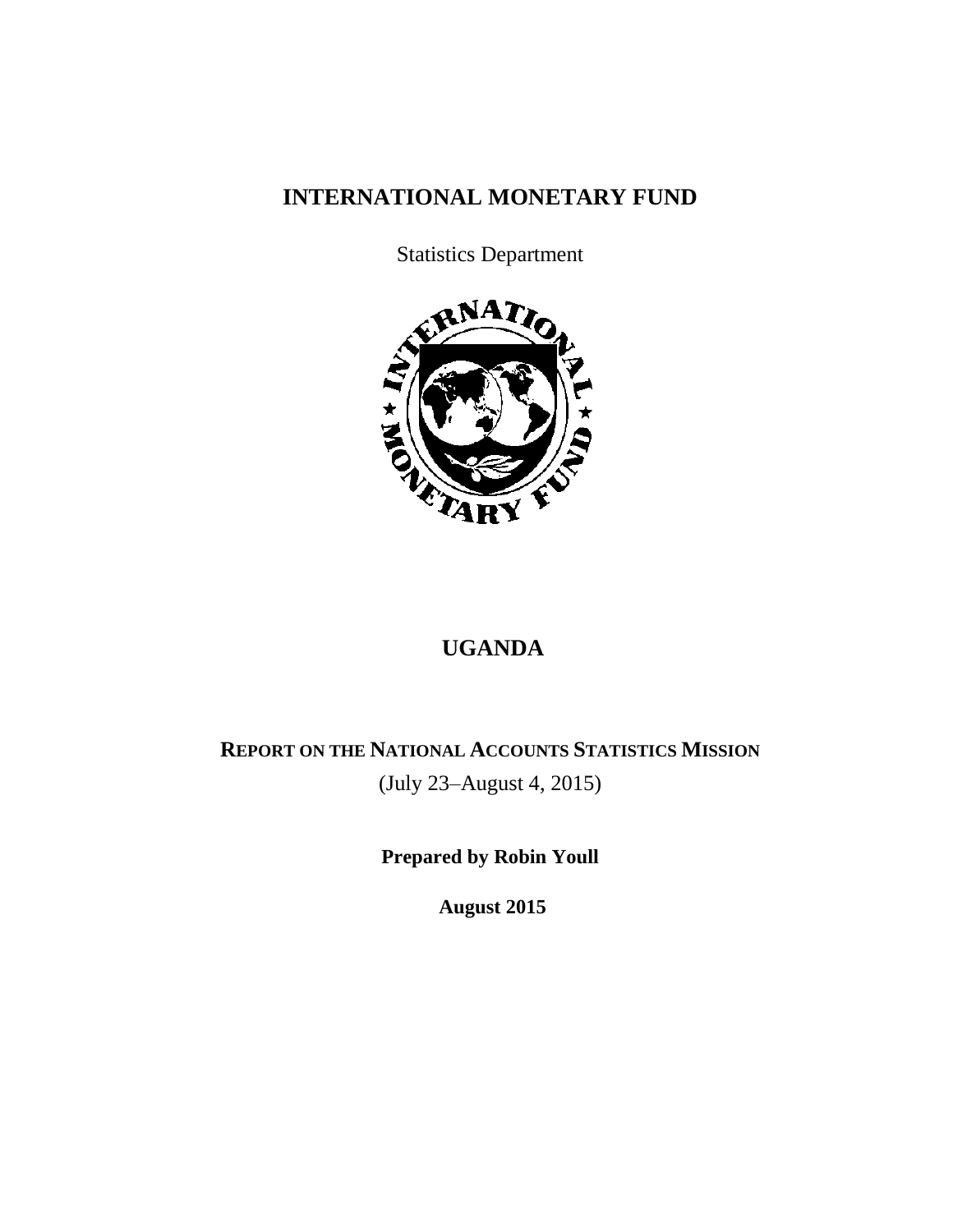The contents of this report constitute technical advice and recommendations given by the staff of the International Monetary Fund (IMF) to the authorities of a member country in response to their request for technical assistance. With the written authorization of the recipient country's authorities, this report (in whole or in part) or summaries thereof may be disclosed to IMF Executive Directors and their staff, and to technical assistance providers and donors outside the IMF. Consent will be deemed obtained unless the recipient country's authorities object to such dissemination within 60 days of the transmittal of the report. Disclosure of this report (in whole or in part) or summaries thereof to parties outside the IMF other than technical assistance providers and donors shall require the explicit authorization of the recipient country's authorities and the IMF Statistics Department.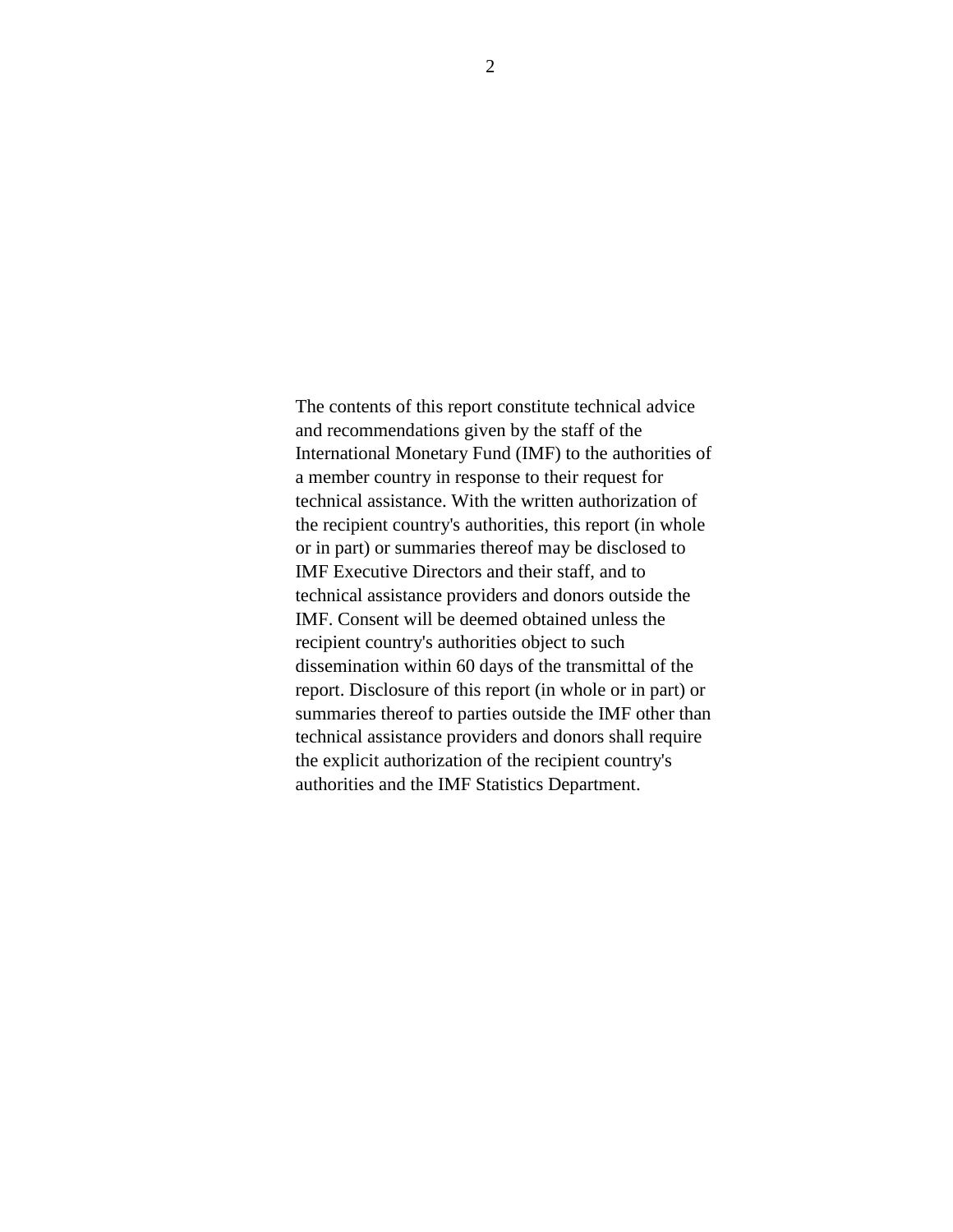| I.  |                                                                                      |  |  |  |  |  |
|-----|--------------------------------------------------------------------------------------|--|--|--|--|--|
| II. |                                                                                      |  |  |  |  |  |
| Ш.  |                                                                                      |  |  |  |  |  |
| IV. |                                                                                      |  |  |  |  |  |
| V.  |                                                                                      |  |  |  |  |  |
|     |                                                                                      |  |  |  |  |  |
|     | Appendix II. Methodology for Calculation of Unit Value Indexes for Imported Goods 33 |  |  |  |  |  |

## $\mathfrak{Z}$

Page

**Contents**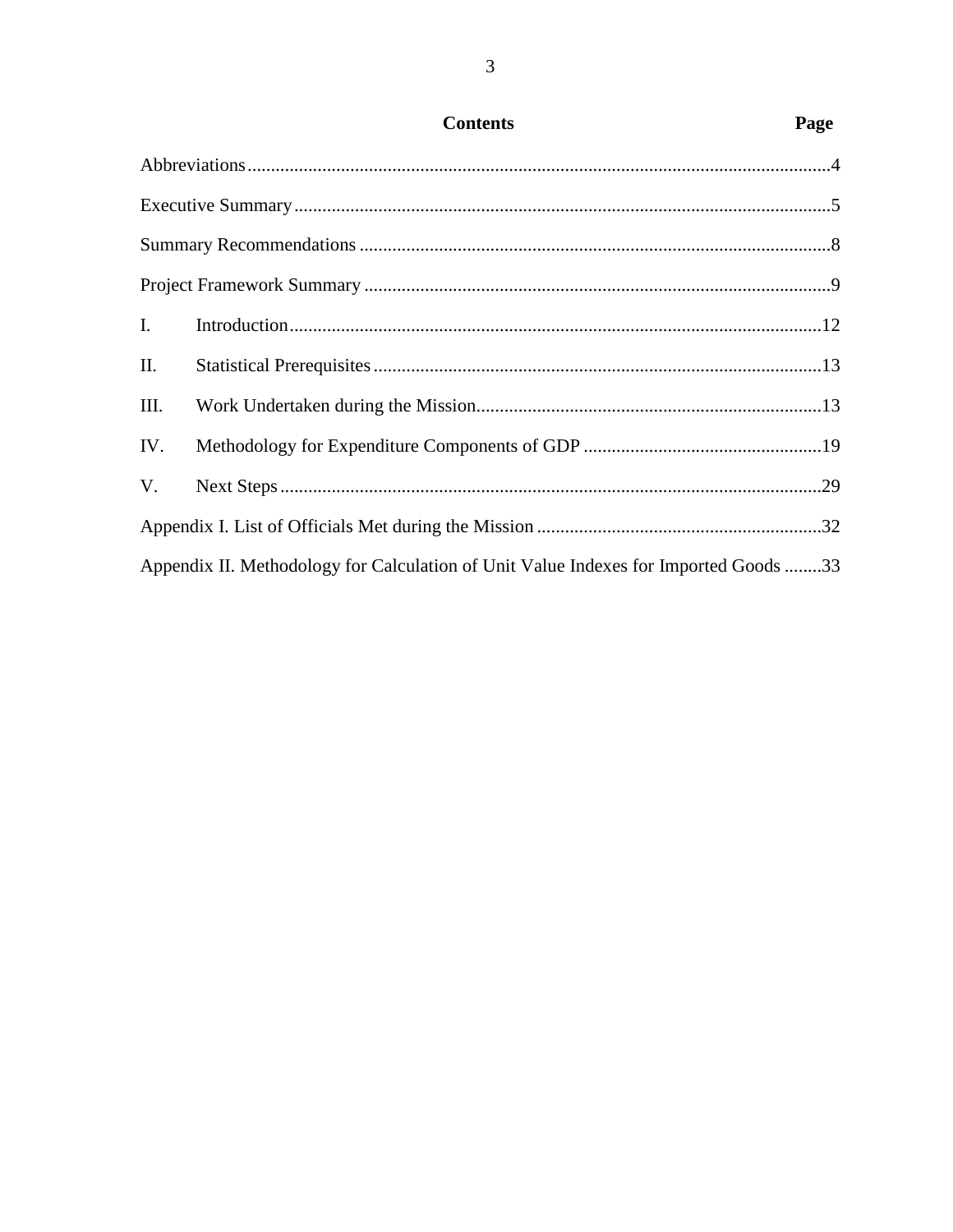#### **ABBREVIATIONS**

| AFE          | East Africa Technical Assistance Centre of the IMF                          |
|--------------|-----------------------------------------------------------------------------|
| <b>AFR</b>   | African Department, IMF                                                     |
| <b>ANA</b>   | Annual national accounts                                                    |
| <b>BOP</b>   | <b>Balance of payments</b>                                                  |
| BoU          | Bank of Uganda                                                              |
| CIF          | Cost including insurance and freight                                        |
| <b>CPI</b>   | Consumer price index                                                        |
| FCE          | Final consumption expenditure                                               |
| <b>FISIM</b> | Financial intermediation services indirectly measured                       |
| <b>GCF</b>   | Gross capital formation                                                     |
| <b>GDP</b>   | Gross domestic product                                                      |
| GDP(P)       | Gross domestic product based on the production approach                     |
| GDP(E)       | Gross domestic product based on the expenditure approach                    |
| <b>GFCF</b>  | Gross fixed capital formation                                               |
| GO           | Gross output                                                                |
| <b>HFCE</b>  | Household final consumption expenditure                                     |
| IC           | Intermediate consumption                                                    |
| IMF          | <b>International Monetary Fund</b>                                          |
| <b>ISIC</b>  | International Standard Industrial Classification of All Economic Activities |
| <b>MES</b>   | Macroeconomic Statistics Division of UBOS                                   |
| <b>MSA</b>   | Macroeconomic Statistics Advisor                                            |
| <b>NAS</b>   | National accounts statistics                                                |
| <b>NPISH</b> | Non-Profit Institutions Serving Households                                  |
| QGDP         | <b>Quarterly GDP</b>                                                        |
| QNA          | Quarterly national accounts                                                 |
| <b>SNA</b>   | United Nations System of National Accounts                                  |
| <b>STA</b>   | <b>Statistics Department, IMF</b>                                           |
| <b>STX</b>   | <b>IMF</b> Short-term Expert                                                |
| <b>SUT</b>   | Supply and Use Tables                                                       |
| <b>TA</b>    | <b>Technical Assistance</b>                                                 |
| <b>TiS</b>   | <b>Trade in Services</b>                                                    |
| <b>UBOS</b>  | <b>Uganda Bureau of Statistics</b>                                          |
| <b>UGA</b>   | Uganda                                                                      |
| <b>UGS</b>   | <b>Ugandan Shillings</b>                                                    |
| <b>URA</b>   | <b>Uganda Revenue Authority</b>                                             |
| <b>VAT</b>   | Value added tax                                                             |
| <b>WIP</b>   | Work-in-progress                                                            |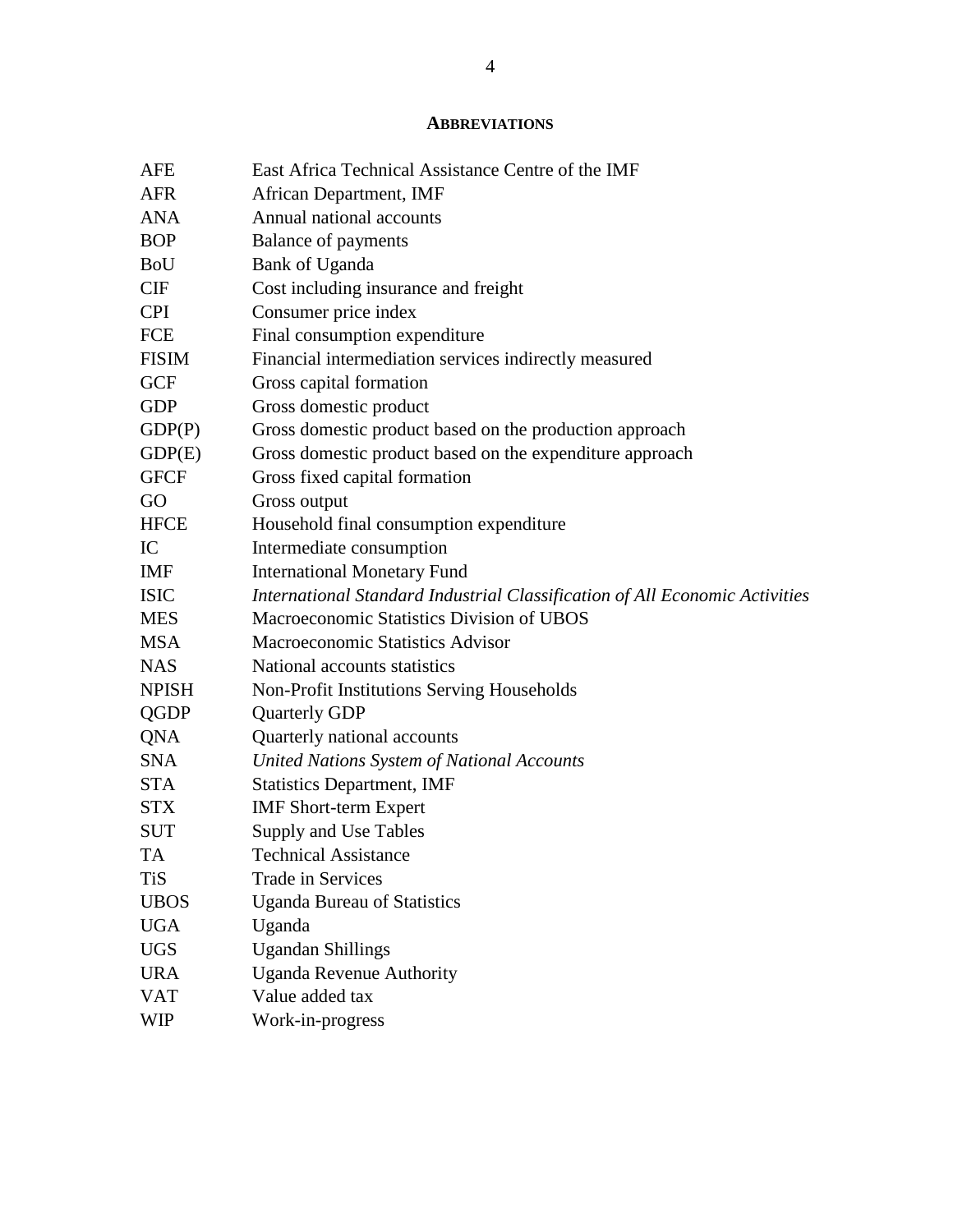#### **EXECUTIVE SUMMARY**

In response to a request from the Ugandan authorities and in consultation with the African Department (AFR), I undertook a technical assistance (TA) mission to Kampala during July 23–August 04, 2015 to assist with the development of estimates of quarterly GDP for expenditure components. The activity 16STY6100 was undertaken within the context of the following project: Quarterly National Accounts STA\_UGA\_2011\_07.

The Uganda Bureau of Statistics (UBOS) is responsible for producing the National Accounts Statistics governed by the *Uganda Bureau of Statistics Act 1998*. The institution produces annual GDP estimates by activity and expenditure at current and constant prices. Quarterly GDP by activity are also compiled at constant and current prices. No expenditure estimates of GDP are compiled on a quarterly basis.

UBOS completed rebasing and revision of GDP estimates with the assistance of East AFRITAC and disseminated the results in November 2014. The published results included annual and quarterly GDP by activity at current and constant 2009/10 prices as well as annual estimates of GDP by expenditure. Compilation of the Supply and Use Tables (SUT) in developing the 2009/10 base year estimates contributed significantly in improving the coverage of economic activities especially informal sector and non-profit institutions. Nine missions were undertaken between 2011 and 2014 to (i) review the data sources and compilation methodology used to compile quarterly GDP; (ii) assist with developing the methodology for work in progress for agriculture and construction; (iii) advise on improvement of quarterly GDP estimates at constant prices and initiated compilation of current price estimates; and (iv) provide training on the compilation methodology and use of source data.

The previous quarterly national accounts mission, conducted in November 2014, reviewed the source data collected; provided advice on improving data quality and representativeness; and assisted in developing compilation worksheets for the expenditure estimates. Further guidance on data sources and compilation methodology of quarterly GDP by expenditure was offered to all the AFE member countries, which UBOS participated, through a workshop held in February 2015.

The key objective of the current mission was to further develop the estimates of GDP for expenditure components. This was broadly achieved. The previous work undertaken to develop the methodology and a compilation system for producing estimates of GDP based on expenditure components was reviewed. The previous mission, conducted in November 2014, had initiated the development of the compilation worksheets for the expenditure estimates. That mission recommended the continued development of the data sources and the estimation system by local counterparts. However, at the start of the current mission no further work had been undertaken since November 2014 because of a shift in priorities within UBOS. Specifically, UBOS has instead been investigating the potential to produce an independent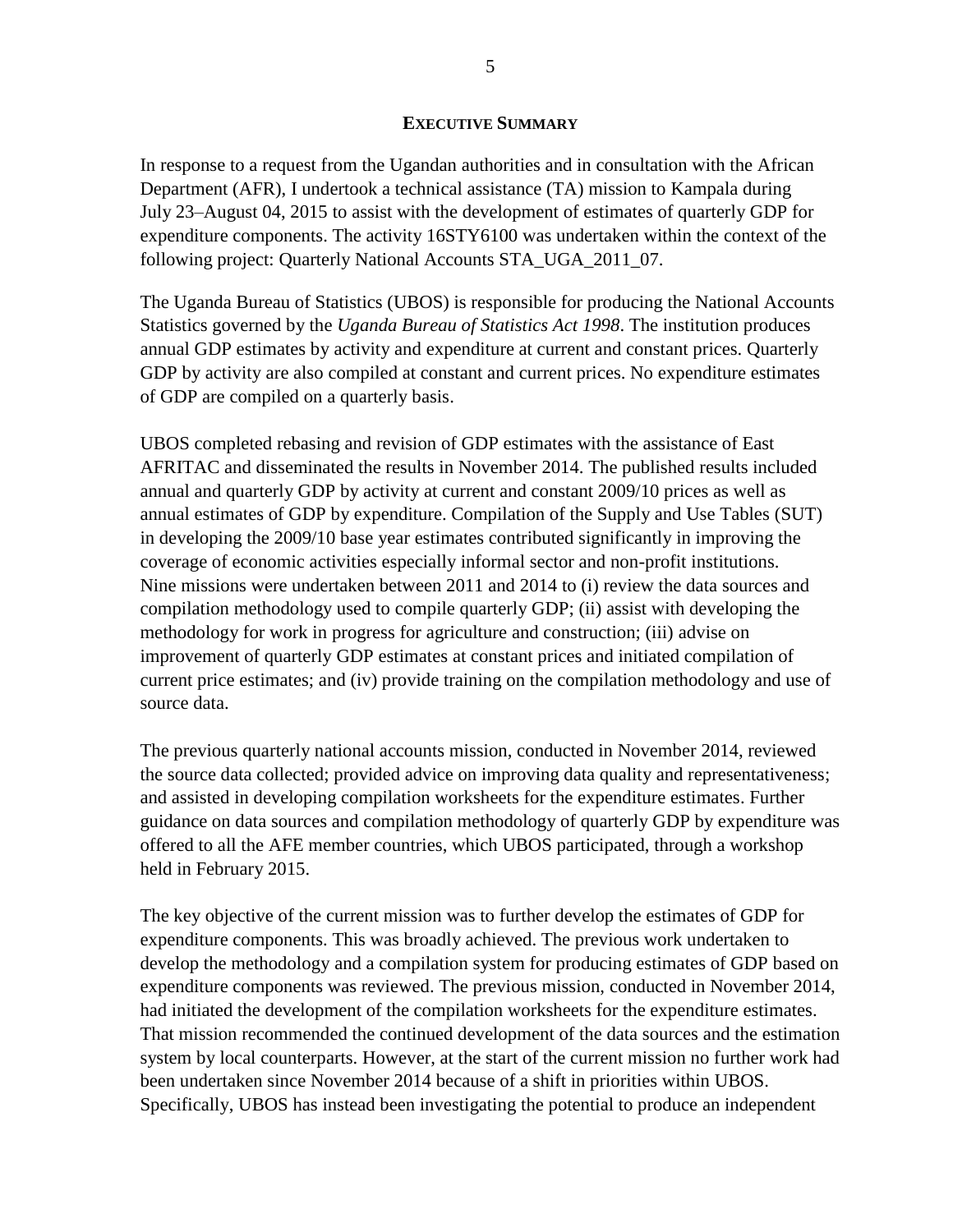estimate of annual GDP based on the production approach. As a result of this change in priorities, the mission was unable to achieve its objective of finalizing the estimates of GDP expenditure components and prepare these for publication.

Therefore, at the outset of the current mission the Short-term Expert (STX) met with UBOS's Director of the Macroeconomic Statistics Division (MES) to agree revised objectives for the mission. It was agreed that the mission should focus on the constant price measure of expenditure GDP, and develop provisional estimates which can be evaluated in the coming period. Particular issues concerned the estimates of Household Final Consumption Expenditure (HFCE), which constitutes around 70 percent of total GDP in Uganda, and the basis of estimation of unit values for imports and exports.

The mission established a systematic basis for estimating HFCE based on a constant price Commodity Flow Model (CFM). The model uses data from the production measure of GDP (GDP(P)) for Gross Output (GO) and Intermediate Consumption (IC). These are available by industry from the GDP(P) system. The CFM uses data on the relationship between industries and products from the 2009/10 SUT to estimate constant price GO and IC by product. The CFM also includes data on trade, investment, government expenditure, taxes, and trade margins to create a 'balance' of total supply and total demand for each of 158 products. The missing components are the demand for HFCE and the change in inventory for each product, which can therefore be derived as a residual in the CFM.

Together with the local counterpart staff, the mission developed an MS Excel framework for producing the CFM. Where possible linkages to existing workbooks were established, including those used to estimate GO and IC from the GDP(P) system.

The second key issue was to develop volume estimates of imports and exports. These can be derived for the administrative data for 'formal' external trade (i.e., for registered traders) collected by the Ugandan Revenue Authority (URA). In addition, UBOS undertakes a large rolling survey of informal cross border trade. In total these sources constitute around 2 million transactions over the period since January 2008. To manage these data the mission developed an MS Access database and integrated this into a 'front end' MS Excel system to produce quarterly Unit Value Indexes (UVIs) for both formal and informal imports and exports. These UVIs were used to compute estimates of the trade flows in constant 2009/10 prices, which were then linked into the CFM system.

One further challenge was to produce estimates of consumer prices for the 158 products in the CFM. These are needed so that estimates of HFCE in current prices can be derived from the constant price series. At present the Consumer Prices Index (CPI) is being rebased by UBOS. The mission met with the relevant team and provided support for the development of a bridging table to convert the CPI (which is classified according to the Classification of Individual Consumption by Product, COICOP) onto a basis consistent with the Central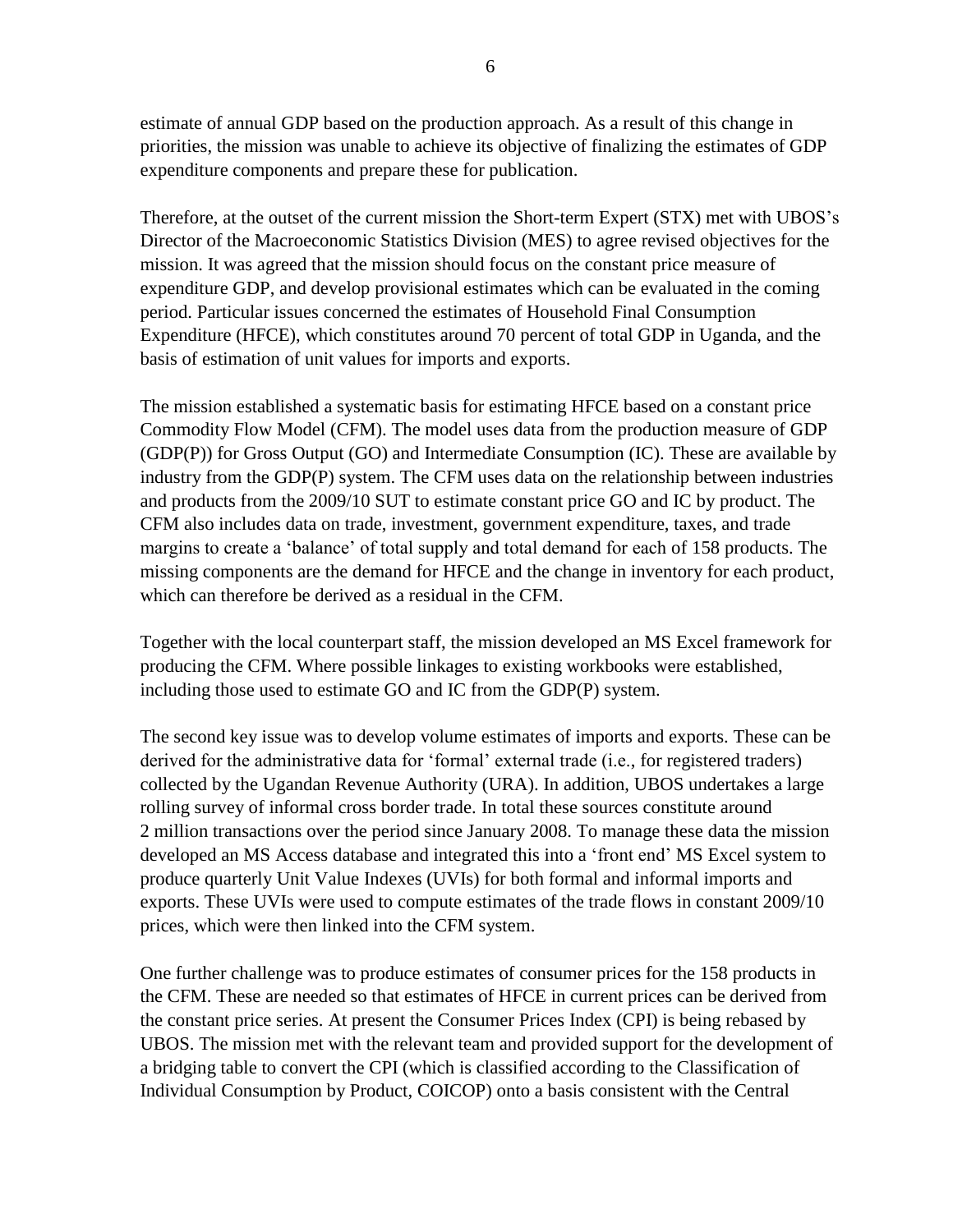Product Classification (CPC) used by UBOS in the GDP system. While a provisional bridge table was established, further work is needed to ensure its accuracy.

In addition, some of the other data sources used in the CFM need to be reviewed to improve the consistency with the published series. Notably the data for trade in services (TiS) from the balance of payments (BOP). These exist in more detail than the series made available to the mission. The mission recommended that MES acquire the additional detail from the central bank so that an improved correspondence between the BOP classification and the CPC can be established.

Once the constant prices estimates have been developed to an acceptable quality, the current price series can be derived from another CFM which can be developed from the constant price MS Excel template.

The mission also provided training on the more broad compilation methods required for producing quarterly estimates of GDP(E).

At the end of the mission the key findings and recommendations were discussed with the Executive Director responsible for statistical outputs in UBOS and with the senior management team in MES.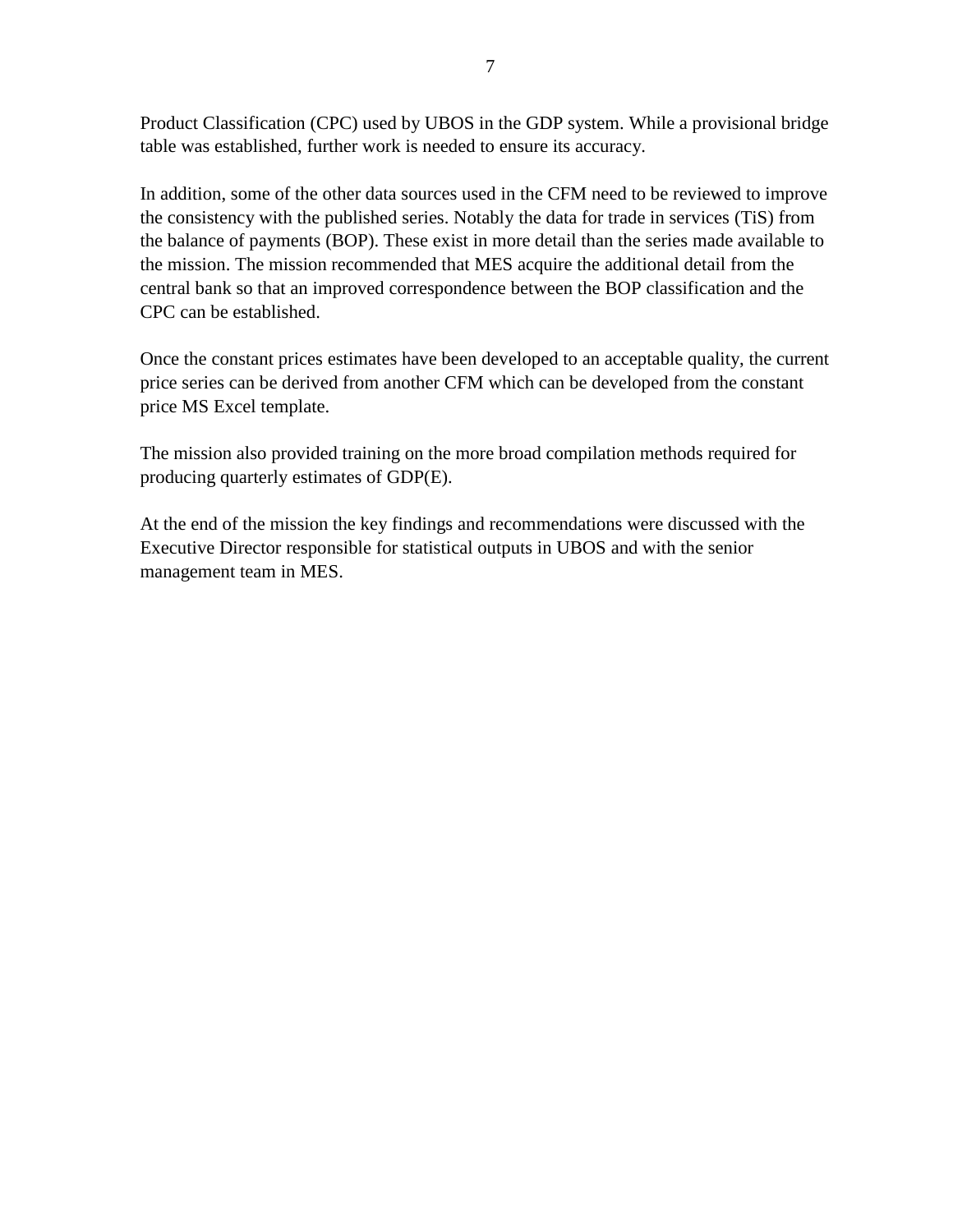## **SUMMARY RECOMMENDATIONS**

| <b>Recommendation</b>                                               | <b>Timing</b>   | <b>Priority</b>  |
|---------------------------------------------------------------------|-----------------|------------------|
| <b>Recommendation 1:</b> UBOS should request from the central bank  | Oct 2015        | H                |
| more detailed data on TiS, and establish a correspondence           |                 |                  |
| between the SUT product codes and the coding frame used for TiS.    |                 |                  |
| <b>Recommendation 2:</b> UBOS should request from the BoU data on   | Oct 2015        | H                |
| the country of origin of imported TiS, to improve the basis of      |                 |                  |
| deflation. In addition, UBOS should investigate the potential to    |                 |                  |
| develop Trade Price Indexes (TPIs) for the main imported services   |                 |                  |
| products.                                                           |                 |                  |
| <b>Recommendation 3:</b> UBOS should establish a detailed bridging  | Oct 2015        | $\bm H$          |
| table between the 158 products defined in the SUT with the          |                 |                  |
| equivalent COICOP codes used for the rebased CPI, when this         |                 |                  |
| becomes available.                                                  |                 |                  |
| <b>Recommendation 4:</b> Once the rebased CPI becomes available,    | Oct 2015        | $\boldsymbol{M}$ |
| this should be linked into the workbook                             |                 |                  |
| Comm_Flow_CPI_SUT.xlsx within the CFM system.                       |                 |                  |
| Recommendation 5: Taxes on petroleum products should be             | Oct 2015        | $\boldsymbol{M}$ |
| classified as Excise taxes in both the $GDP(E)$ and $GDP(P)$        |                 |                  |
| systems.                                                            |                 |                  |
| <b>Recommendation 6:</b> The constant price CFM should be finalized | <b>Jan 2016</b> | $\boldsymbol{M}$ |
| before further work is undertaken to develop the equivalent         |                 |                  |
| current price model.                                                |                 |                  |
| <b>Recommendation 7:</b> Before publication, the quarterly CFM      | <b>Jan 2016</b> | $\boldsymbol{M}$ |
| estimates of GDP for expenditure components should be               |                 |                  |
| constrained to the existing $GDP(P)$ estimates.                     |                 |                  |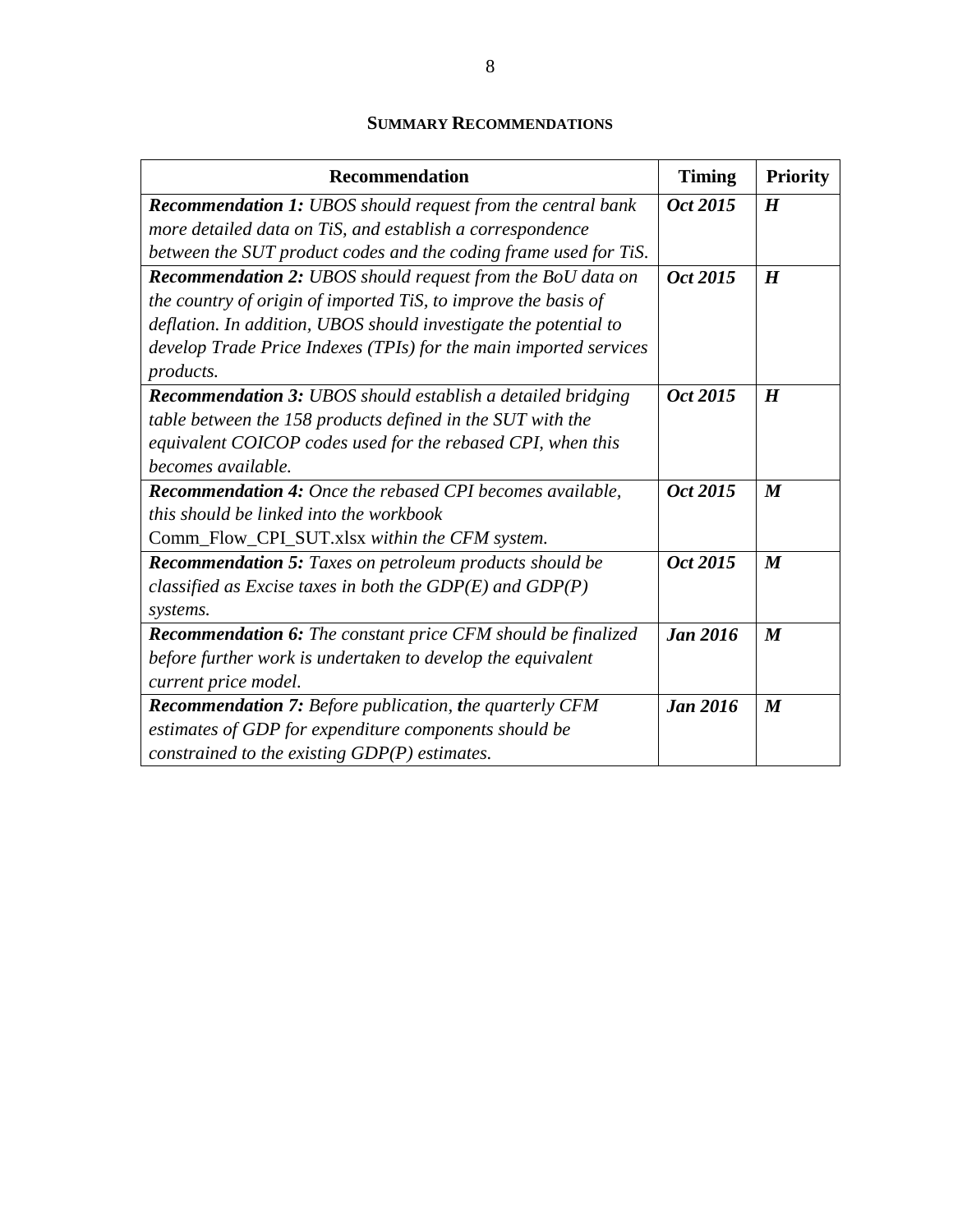## **PROJECT FRAMEWORK SUMMARY**

Project framework summary to improve and expand the QNA statistics in Uganda.

## **OBJECTIVES**

| <b>Objectives</b>                            | <b>Verifiable Indicators</b>                                                                                        | <b>Assumptions</b>                                                                                                                                                             |
|----------------------------------------------|---------------------------------------------------------------------------------------------------------------------|--------------------------------------------------------------------------------------------------------------------------------------------------------------------------------|
| Improvement of Uganda's<br><b>QNA</b> System | QNA figures meet<br>stakeholders' expectations in<br>terms of quality and timeliness<br>and abilities of the staff. | Assumptions are that the<br>staffing shall be appropriate in<br>terms of numbers and<br>qualification in addition to the<br>availability of TA and<br>appropriate source data. |

## **ACTIVITIES/OUTPUTS**

| <b>DQAF</b> | <b>Priority</b> | <b>Outcomes</b><br><b>Description</b>                                                                                                                            | <b>Verifiable</b><br><b>Indicators</b>                                                                                                                          | <b>Completion</b><br><b>Date</b> | <b>Implementation</b><br><b>Status</b>                                                                                                                          |
|-------------|-----------------|------------------------------------------------------------------------------------------------------------------------------------------------------------------|-----------------------------------------------------------------------------------------------------------------------------------------------------------------|----------------------------------|-----------------------------------------------------------------------------------------------------------------------------------------------------------------|
| 0.2.1       | High            | <b>Statistics prerequisites:</b><br>Increase the current<br>staffing level of NAS Unit<br>by two statisticians in<br>order to implement<br>improvements to QGDP. | Current staffing<br>level of NAS<br>Unit increased<br>from $8$ to $10$<br>statisticians.                                                                        | 11/21/2011                       | Completed.<br>There are<br>currently ten<br>staff members<br>in the NAS<br>Unit including<br>eight<br>statisticians<br>and two data<br>editors.                 |
| 0.2.1       | High            | Train NAS staff on the use<br>of improved source data<br>and compilation<br>techniques for producing<br>ANA and QNA.                                             | NAS staff has the<br>appropriate<br>capacity and skills<br>to compile high<br>quality ANA and<br>QNA.                                                           | 12/31/2014                       | Training is<br>being provided<br>during<br>missions and<br>workshops.<br>Need to<br>nominate staff<br>for IMF and<br>other NAS<br>courses.                      |
| 3.1.1       |                 | Data sources:<br>Improvement of data<br>sources and indicators<br>used to compile ANA and<br>QNA in current and<br>constant prices.                              | The indicators are<br>representative<br>and provide<br>adequate coverage<br>for each economic<br>activity,<br>expenditure<br>component and<br>other aggregates. | 12/31/2014                       | A number of<br>new surveys<br>are being<br>implemented<br>to address data<br>gaps, and<br>coordination<br>with other data<br>providers is<br>being<br>improved. |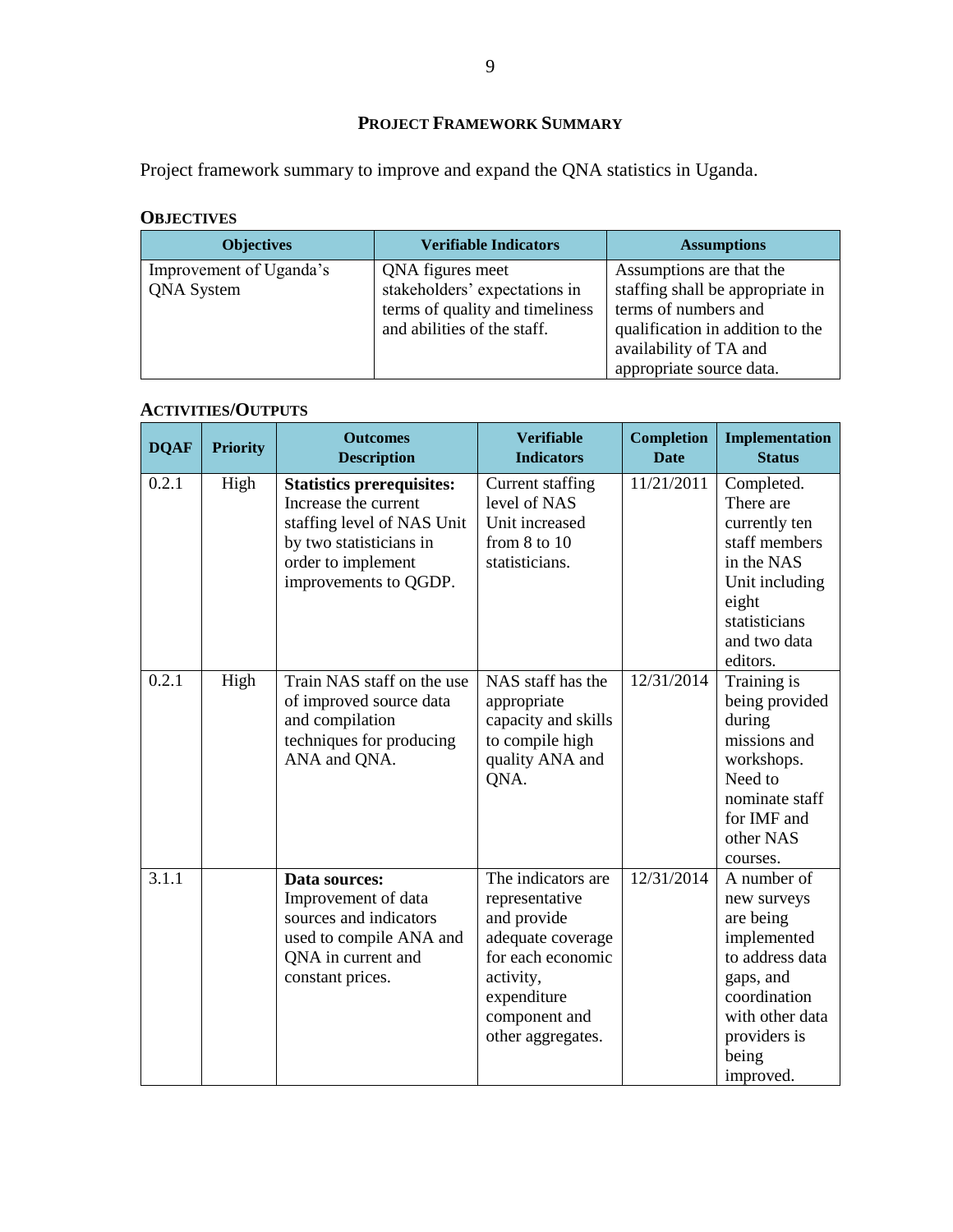| <b>DQAF</b> | <b>Priority</b> | <b>Outcomes</b><br><b>Description</b>                                                                   | <b>Verifiable</b><br><b>Indicators</b>                                                                     | <b>Completion</b><br><b>Date</b> | Implementation<br><b>Status</b>                                                                                                                                                             |
|-------------|-----------------|---------------------------------------------------------------------------------------------------------|------------------------------------------------------------------------------------------------------------|----------------------------------|---------------------------------------------------------------------------------------------------------------------------------------------------------------------------------------------|
| 3.3.1       | Medium          | <b>Statistical techniques:</b><br>Rebasing of QGDP                                                      | New base year<br>2009/10 QGDP                                                                              | 11/28/2014                       | Completed.<br><b>SUT</b> finalized<br>and benchmark<br>estimates<br>compiled.<br>QGDP series<br>finalized and<br>updated.                                                                   |
| 3.3.1       | High            | Improve the methodology<br>for compiling QGDP at<br>constant prices.                                    | Methodology for<br>compiling<br>QGDP at constant<br>prices revised.                                        | 05/31/2014                       | Completed.<br>Improvements<br>have been<br>implemented<br>and the QGDP<br>estimates have<br>been publicly<br>released, with<br>further<br>improvements<br>incorporated in<br>2013 and 2014. |
| 3.3.1       | High            | Develop the methodology<br>for compiling QGDP at<br>current prices.                                     | Methodology for<br>compiling QGDP<br>at current prices<br>implemented.                                     | 05/31/2014                       | Completed.<br>Methodology<br>Developed                                                                                                                                                      |
| 3.3.1       | High            | Develop the methodology<br>for compiling quarterly<br>output and intermediate<br>consumption estimates. | Output and<br>intermediate<br>consumption<br>estimates<br>compiled.                                        | 05/31/2014                       | Completed.<br>Methodology<br>and GO and IC<br>estimates<br>developed.                                                                                                                       |
| 3.3.1       | High            | Produce QGDP estimates<br>by expenditure share in<br>current and constant<br>prices.                    | QGDP by<br>expenditure<br>estimates<br>compiled.                                                           | 12/31/2015                       | Methodology<br>developed. To<br>be<br>implemented<br>by NAS staff<br>with AFE TA.                                                                                                           |
| 3.3.1       | High            | Produce quarterly<br>estimates of other key<br>NAS aggregates in current<br>prices.                     | Quarterly<br>estimates of GNI,<br>GNDI, saving, net<br>lending/borrowing<br>in current prices<br>compiled. | 12/31/2015                       | Methodology<br>developed. To<br>be<br>implemented<br>by NAS staff<br>with AFE TA.                                                                                                           |
| 5.1.1       | High            | <b>Dissemination:</b><br>Release QNA within three<br>months after the reference<br>quarter.             | QNA released to<br>the public within<br>three months after<br>the reference<br>quarter.                    | 12/31/2011                       | Completed.<br>QGDP<br>estimates in<br>constant prices<br>were released<br>to the public in<br>early October                                                                                 |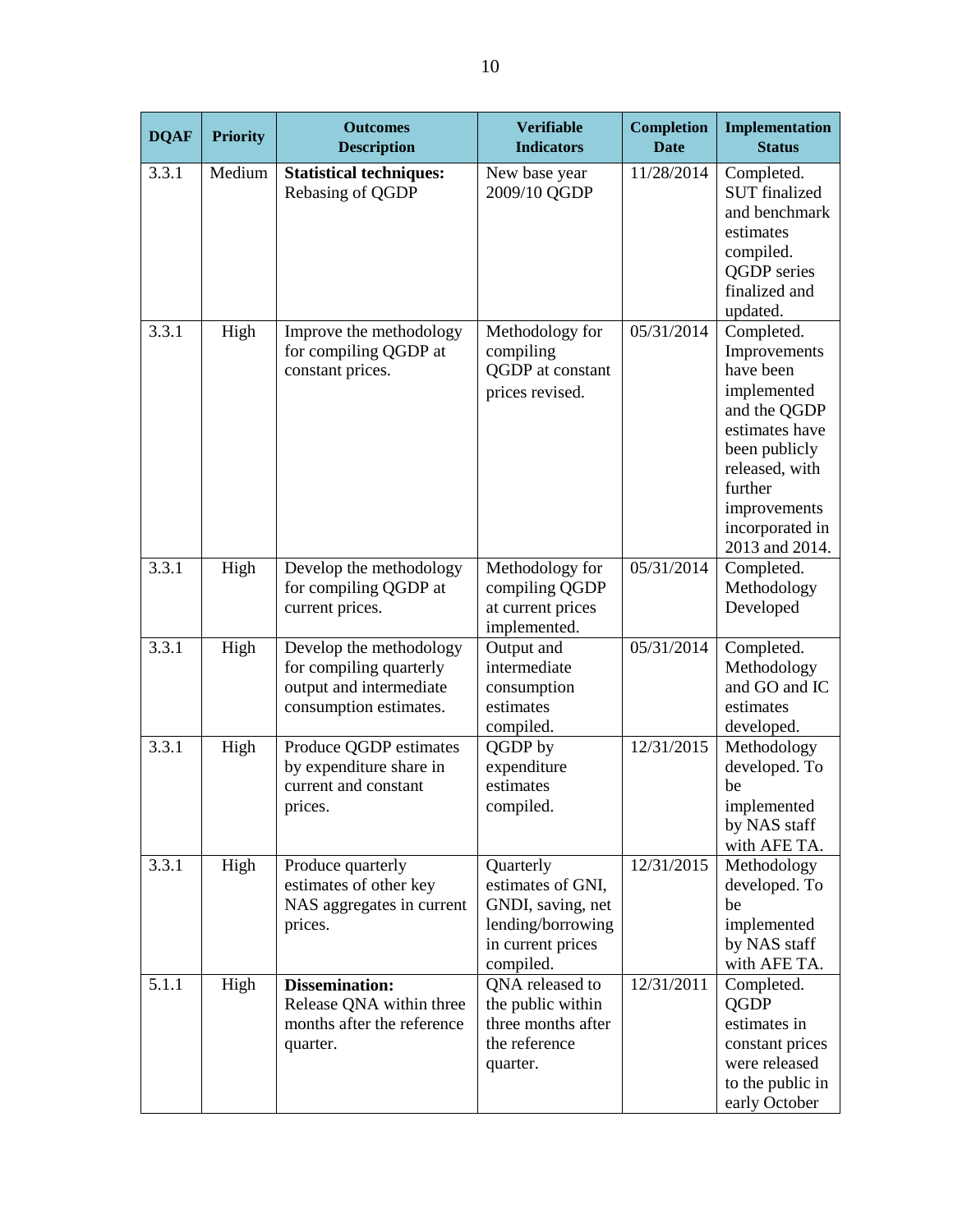| <b>DQAF</b> | <b>Priority</b> | <b>Outcomes</b><br><b>Description</b>                                                                                                 | <b>Verifiable</b><br><b>Indicators</b>                                    | <b>Completion</b><br>Date | Implementation<br><b>Status</b>                                  |
|-------------|-----------------|---------------------------------------------------------------------------------------------------------------------------------------|---------------------------------------------------------------------------|---------------------------|------------------------------------------------------------------|
|             |                 |                                                                                                                                       |                                                                           |                           | 2011. UBOS<br>plan to<br>improve<br>timeliness to<br>two months. |
| 5.1.1       | High            | Release QGDP by<br>economic activity based<br>on one digit on ISIC<br>revision 4.<br>- press release/media<br>- publications/websites | QGDP by activity<br>based on one digit<br>on ISIC revision 4<br>released. | 11/28/2014                | Completed.                                                       |
| 5.2.1       | High            | Update and release revised<br>concepts, sources and<br>methods manual for<br>OGDP.                                                    | <b>Updated QGDP</b><br>manual<br>disseminated.                            | 11/28/2014                | Completed.                                                       |

## **TA ACTIVITIES - COMPLETED AND PLANNED UNDER THE QNA PROJECT**

| <b>Date</b>      | ID        | <b>TA Activity Description</b>                          |
|------------------|-----------|---------------------------------------------------------|
| $11/15/2010$ -   | 11STW5215 | <b>AFE LTE: National Accounts Statistics Mission</b>    |
| 11/26/2010       |           |                                                         |
| $0.5/0.5/2011 -$ | 11STZ2714 | AFE LTE: Quarterly National Accounts Statistics Mission |
| 05/18/2011       |           |                                                         |
| $11/08/2011 -$   | 11STZ2718 | AFE LTE: Quarterly National Accounts Statistics Mission |
| 11/17/2011       |           |                                                         |
| $05/08/2012 -$   | 12ST46309 | AFE LTE: Quarterly National Accounts Statistics Mission |
| 05/17/2012       |           |                                                         |
| $11/05/2012 -$   | 12ST46310 | AFE LTE: Quarterly National Accounts Statistics Mission |
| 11/16/2012       |           |                                                         |
| $05/20/2013 -$   | 13ST80910 | AFE LTE: Quarterly National Accounts Statistics Mission |
| 05/31/2013       |           |                                                         |
| 11/04/2013-      | 13ST80911 | AFE LTE: Quarterly National Accounts Statistics Mission |
| 11/15/2013       |           |                                                         |
| 05/05/2014-      | 14STG3806 | AFE LTE: Quarterly National Accounts Statistics Mission |
| 05/23/2014       |           |                                                         |
| $09/15/2014$ -   | 14STG3816 | AFE LTE: Quarterly National Accounts Statistics Mission |
| 09/26/2014       |           |                                                         |
| 11/13/2014-      | 14STG3823 | AFE LTE: Quarterly National Accounts Statistics Mission |
| 11/26/2014       |           |                                                         |
| $07/23/2015$ -   | 16STY6100 | AFE LTE: Quarterly National Accounts Statistics Mission |
| 08/04/2015       |           |                                                         |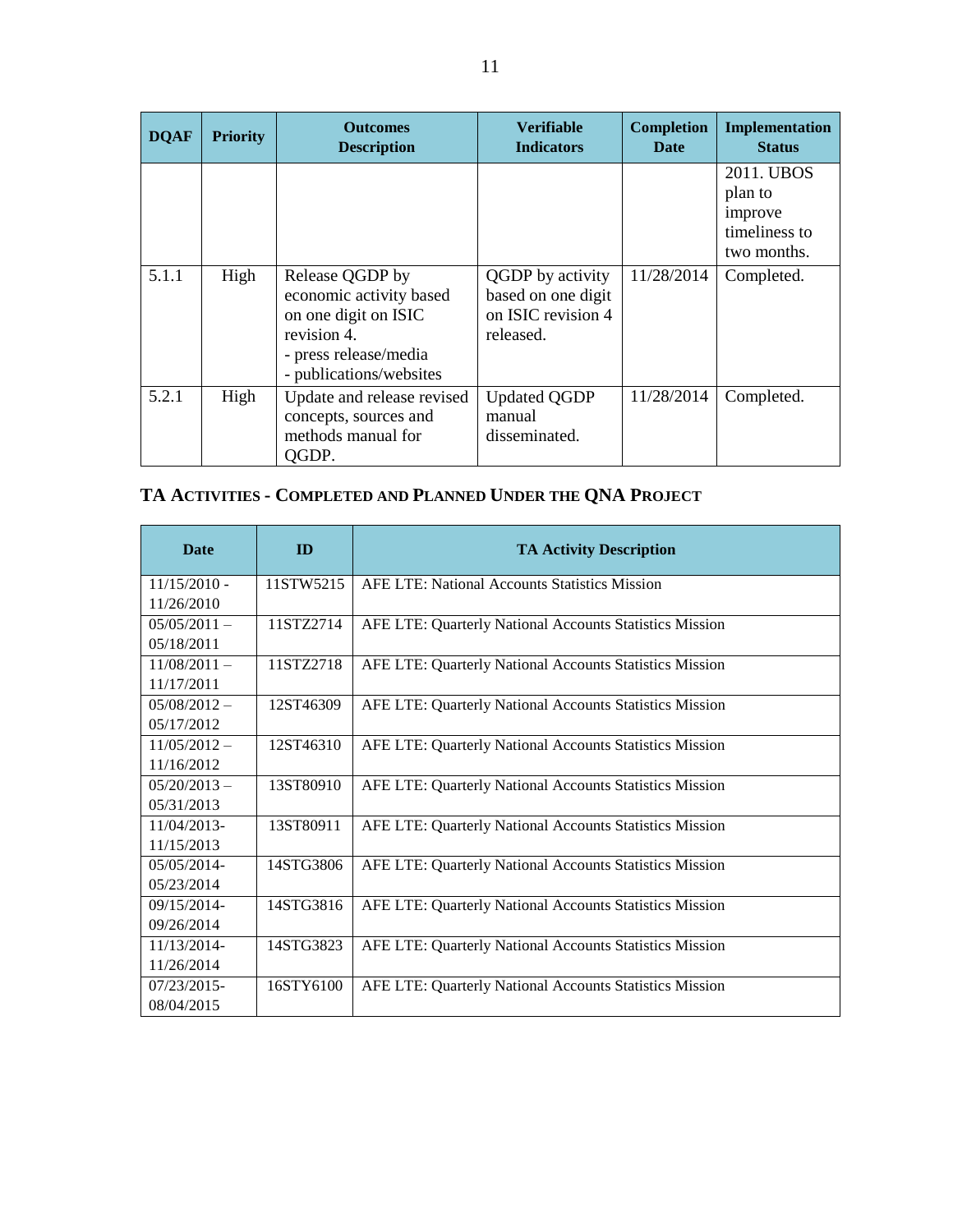#### **I. INTRODUCTION**

1. This is the technical report of the IMF's East Africa Technical Assistance Center mission which visited Kampala during July 23–August 04, 2015 to assist the Uganda Bureau of Statistics (UBOS) with the development of estimates of quarterly GDP for expenditure components. The activity 16STY6100 was undertaken within the context of the following project: Quarterly National Accounts STA\_UGA\_2011\_07.

2. UBOS is responsible for producing the National Accounts Statistics and is participating in the IMF–DFID: Enhanced Data Dissemination Initiative QNA Module to improve and expand the QNA estimates disseminated. In addition, it has been rebasing the Gross Domestic Product (GDP) estimates to 2009/10. The MSA undertook diagnostic missions during August and November 2010 to review the data sources and compilation methods used to compile the ANA and QNA estimates and to make recommendations for improvements.

3. Six follow-up missions were undertaken by the MSA during the period 2011 to 2013 to assist with improving data sources and methods, including compiling agriculture and construction work-in-progress estimates, improved quarterly constant price and new current price gross domestic product (GDP) estimates, and supply and use tables (SUT); as well as providing related training on the compilation methodology and use of source data. In addition, four short-term expert missions were undertaken during this period to assist with data quality assurance; and the development and compilation of the SUT. A further four missions by consultants from Oxford Policy Management assisted with SUT compilation.

4. The missions in May, September and November 2014 by the MSA assisted in finalizing the SUT and 2009/10 benchmark estimates; provided advice on the compilation of the rebased annual and quarterly GDP by economic activity; and made further improvements to the methodology, including improving the annual and quarterly estimates for public administration, public education, public health, and GDP by expenditure components.

5. The current mission worked closely with the National Accounts Department staff. The cooperation and support of the authorities and counterpart staff is very much appreciated.

6. To assist the reader, this report includes an Executive Summary of the main findings and an updated Project Framework Summary. Following this introduction, Chapter II provides a brief update in relation to the statistics prerequisites. Chapter III provides a summary of the work undertaken during the mission. Chapter IV gives ddetailed information on the methodology used to compile the estimates of GDP by expenditure components, while Chapter V considers the next steps and recommendations to take forward the work to improve the estimation and to develop the estimates in current prices.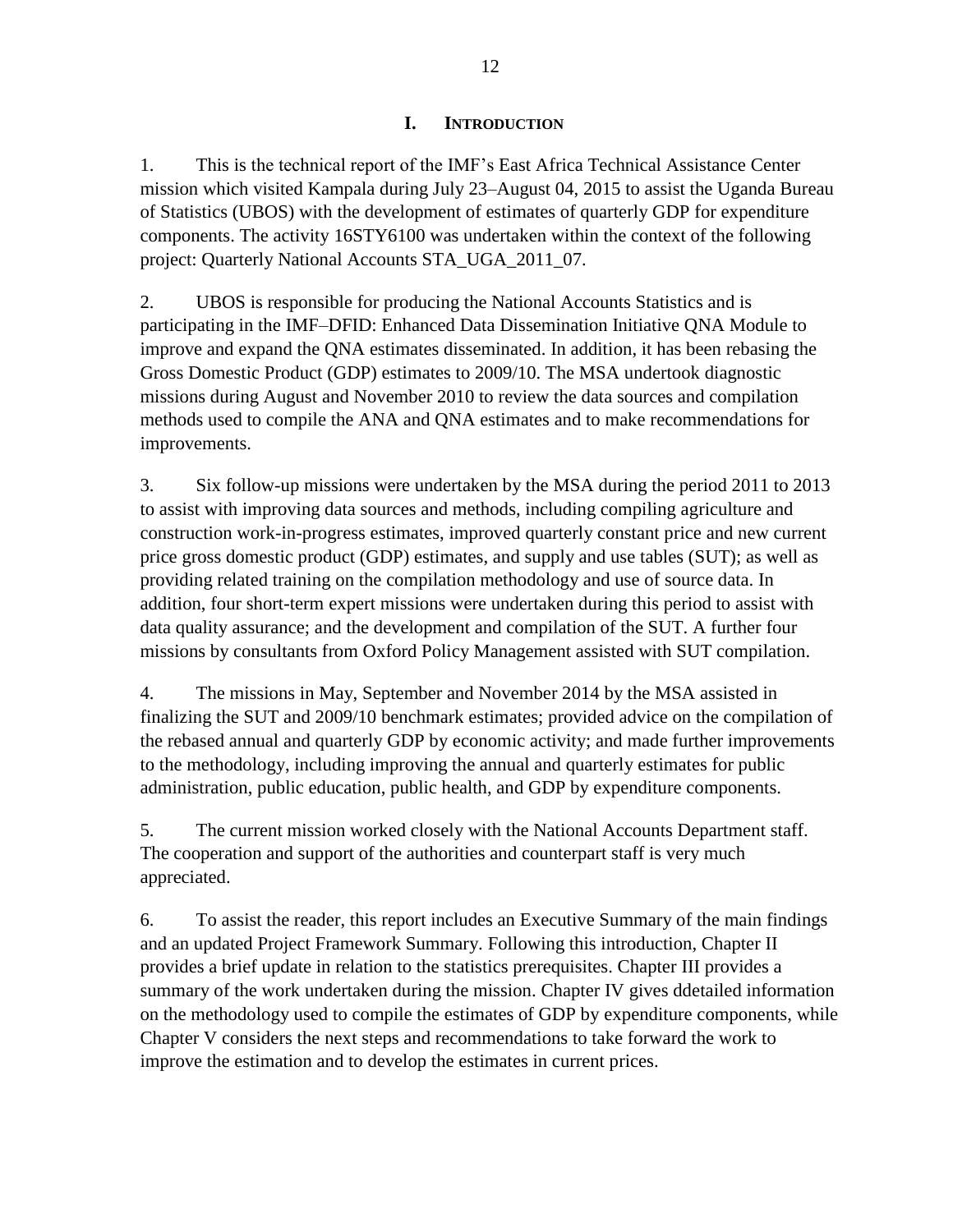#### **II. STATISTICAL PREREQUISITES**

7. Budget funding for the UBOS has been significantly constrained in recent years. However, most of the data needed for compilation of the SUT and GDP rebasing was eventually collected. The main data gaps remaining relate to detailed international trade in services and the detailed product breakdown of IC components by economic activity.

8. The Integrated Trade in Services Survey has now been conducted and the results will be available for the next rebasing exercise. The benchmark industry production surveys need to be improved to collect more detailed IC data.

9. As the next GDP rebase will be for 2015, it is strongly recommended that UBOS secure appropriate budget funding for benchmark surveys and to recruit a suitable expert to provide the 40 weeks of TA that will be required. Both Kenya and Rwanda provide good examples of how this should be done using a single external consultant with support from the AFE MSA, as needed.

10. The current staffing level for the NAS Unit is now nine staff, comprising eight statisticians and one data editor. There is a need to increase staff skills development through attendance at regional/international NAS courses, as well as training during TA missions. The MSA and short-term experts have provided training to NAS compilers during missions on good compilation practices and better use of indicators and price indices in compiling ANA and QNA. In addition, some staff members have been participated in the two-week AFE NAS training course conducted in Tanzania during February 2012; and the AFE QNA training courses in Uganda during September 2012 and February 2014.

11. As recommended previously, consideration needs to be given to reviewing and improving survey and data processing timetables. There is also a need to improve data coordination and understanding of NAS requirements within UBOS and with other data providers. The recommended NAS Technical Committee is yet to be established.

## **III. WORK UNDERTAKEN DURING THE MISSION**

12. The objective of the current mission was to develop quarterly GDP estimates by expenditure components (GDP(E)). The approach to achieving this was discussed with the Director of the Macroeconomic Statistics Division (MES) and his senior term at the start of the mission. It was agreed that the priority should be to aim to produce initially a constant price series for GDP(E), and to use the framework developed for this purpose to later develop current price estimates.

13. Previous AFE missions had initiated the basis of a methodology for estimating GDP(E) at an aggregate level and some preliminary workbooks for some components of GDP(E) had been established. The key components which had not been developed were i) the data sources, methods, and workbooks for Household Final Consumption Expenditure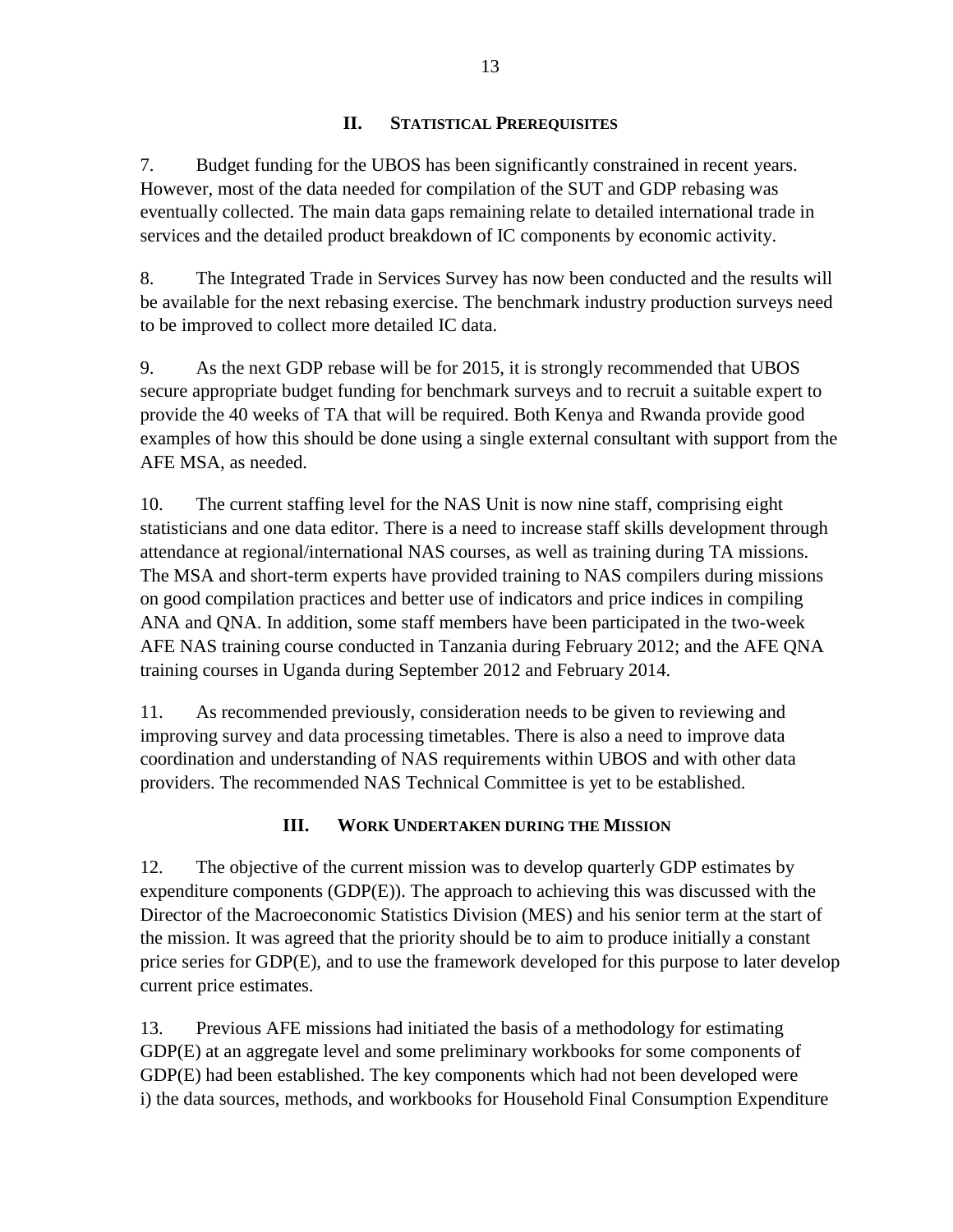(HFE), which comprises around 70 percent of total GDP in Uganda, ii) estimates of Trade in Services (TiS), at around 8 percent of total GDP, and iii) external trade in goods in constant prices (including informal cross border trade), which make up some 34 percent of GDP.

14. The approach developed by the mission was to use a Commodity Flow Model (CFM) which allows comparison of the supply and demand for 158 different products each quarter. A 'master' workbook was established for the constant price CFM, with links to the various data sources needed for each component.

15. The CFM shows the constant price supply and demand for each product for a user selected time period (either the quarter or the year). Figures 1 and 2 show the supply and demand flows for the first 25 products for the fiscal year 2009/10.

|            |                             |                          | Imports                  |                          | Imports                  |                          | <b>VAT</b> taxes         |                          | Dist. &        |                |
|------------|-----------------------------|--------------------------|--------------------------|--------------------------|--------------------------|--------------------------|--------------------------|--------------------------|----------------|----------------|
|            |                             | Gross                    | of Goods                 | Imports                  | of                       | Excise                   | (non-                    | Customs                  | trade          | Total          |
| Code       | Description                 | Output                   | (Fromal)                 | <b>IBCT</b>              | Services                 | Taxes                    | refundable) Duty         |                          | margins        | Supply         |
|            | Total                       | 64,263                   | 9,105                    | 165                      | 1,457                    | 1,109                    | 1,625                    | 593 -                    | $\circ$        | 78,317         |
|            |                             |                          |                          |                          |                          |                          |                          |                          |                |                |
| AAA.       | sugarcane                   | 92                       | $\overline{\phantom{a}}$ | o                        | L                        | $\overline{\phantom{a}}$ |                          | $\overline{\phantom{a}}$ | o              | 93             |
| AAB        | Tobacco                     | 68                       | O                        | $\overline{2}$           | $\overline{a}$           | -                        | O                        | ۵                        | 42             | 112            |
| AAC        | Cotton                      | 69                       | ٥                        | $\overline{\phantom{a}}$ | -                        | $\overline{\phantom{a}}$ | o                        | $\overline{\phantom{a}}$ | 21             | 90             |
| <b>AAD</b> | Flowers                     | 84                       | O                        | ٥                        | -                        | ۰                        | O                        | ٥                        | 11             | 95             |
| AAE        | Cocoa                       | 72                       | O                        | $\overline{a}$           | $\overline{a}$           | ٠                        | o                        | ٥                        | 21             | 92             |
| AAF        | Coffee                      | 473                      | $\mathbf{1}$             | 16                       | $\overline{a}$           | $\overline{\phantom{a}}$ | o                        | o                        | 35             | 525            |
| AAH        | Tea                         | 60                       | o                        | ٥                        | $\overline{a}$           | ٠                        | O                        | Ø                        | 6              | 65             |
| AAL        | Vanilla                     | 10                       | $\overline{\phantom{a}}$ | $\overline{\phantom{a}}$ | $\overline{a}$           | $\overline{\phantom{a}}$ | $\overline{a}$           | $\overline{a}$           | 3              | 13             |
| AAI        | Other Cash Crops            | 18                       | $\overline{\phantom{a}}$ | $\overline{\phantom{a}}$ | -                        | ٠                        | $\overline{\phantom{0}}$ | $\overline{\phantom{0}}$ | $\overline{a}$ | 18             |
| <b>ABA</b> | Wheat                       | 17                       | 284                      | $\overline{\phantom{a}}$ | ٠                        | ٠                        | ٥                        | ۵                        | 8              | 309            |
| <b>ABB</b> | Maize                       | 1,010                    | 1                        | 4                        | $\overline{a}$           | ٠                        | O                        | Ø                        | 280            | 1,294          |
| <b>ABC</b> | Rice                        | 261                      | 55                       | $\overline{\phantom{a}}$ | -                        | ٠                        | $\overline{\phantom{a}}$ | 40                       | 49             | 404            |
| <b>ABD</b> | Sorghum                     | 183                      | 1                        | 1                        | -                        | $\overline{\phantom{a}}$ | $\overline{\phantom{a}}$ | ٥                        | 33             | 218            |
| ABE        | Millet                      | 213                      | O                        | Ū.                       | -                        | $\overline{\phantom{a}}$ | $\overline{\phantom{0}}$ | Ø                        | 10             | 223            |
| <b>ABF</b> | Other Cereal Crops          | 7                        | 8                        | ٥                        | $\overline{a}$           | $\overline{\phantom{a}}$ | ٥                        | ۵                        | $\overline{2}$ | 16             |
| <b>ABG</b> | Vegetables and Melons       | 415                      | 7                        | $\overline{2}$           | $\overline{\phantom{0}}$ | $\overline{\phantom{a}}$ | O                        | Ø                        | 177            | 602            |
| ABH        | Soya beans                  | 25                       | ٥                        | ٥                        | $\overline{a}$           | -                        | $\overline{\phantom{a}}$ | ۵                        | 6              | 31             |
| ABI        | <b>Ground Nuts</b>          | 415                      | 4                        | 4                        | -                        | $\overline{\phantom{a}}$ | $\overline{\phantom{a}}$ | o                        | 74             | 496            |
| <b>ABJ</b> | SimSim (Sesame)             | 198                      | ۵                        | ٥                        | $\overline{a}$           | $\overline{\phantom{0}}$ | $\overline{\phantom{0}}$ | Ø                        | 61             | 258            |
| <b>ABK</b> | Sunflower                   | 21                       | 1                        | $\overline{\phantom{a}}$ | $\overline{\phantom{0}}$ | $\overline{\phantom{a}}$ | $\overline{\phantom{a}}$ | o                        | 6              | 28             |
| <b>ABL</b> | Other Oil Seeds             | $\overline{\phantom{0}}$ | 2                        | ۵                        | $\overline{a}$           | ٠                        | o                        | ۵                        | O.             | $\overline{2}$ |
| <b>ABM</b> | Irish Potatoes              | 132                      | O.                       | 5                        | -                        | $\overline{\phantom{a}}$ | $\overline{\phantom{a}}$ | O                        | 24             | 161            |
| <b>ABN</b> | <b>Sweet Potatoes</b>       | 725                      | ۵                        | Ū.                       | $\overline{a}$           | ٠                        | O                        | ۵                        | 4              | 729            |
| ABO        | Cass ava                    | 1,186                    | 2                        | 4                        | -                        | ٠                        | $\overline{\phantom{a}}$ | ٥                        | 95             | 1,287          |
| ABP        | Other Root Crops and Tubers | 17                       | $\overline{2}$           | ۵                        | $\overline{a}$           | -                        | O                        | O                        | 5              | 25             |

## **Figure 1: Supply Componets from Commodity Flow Model**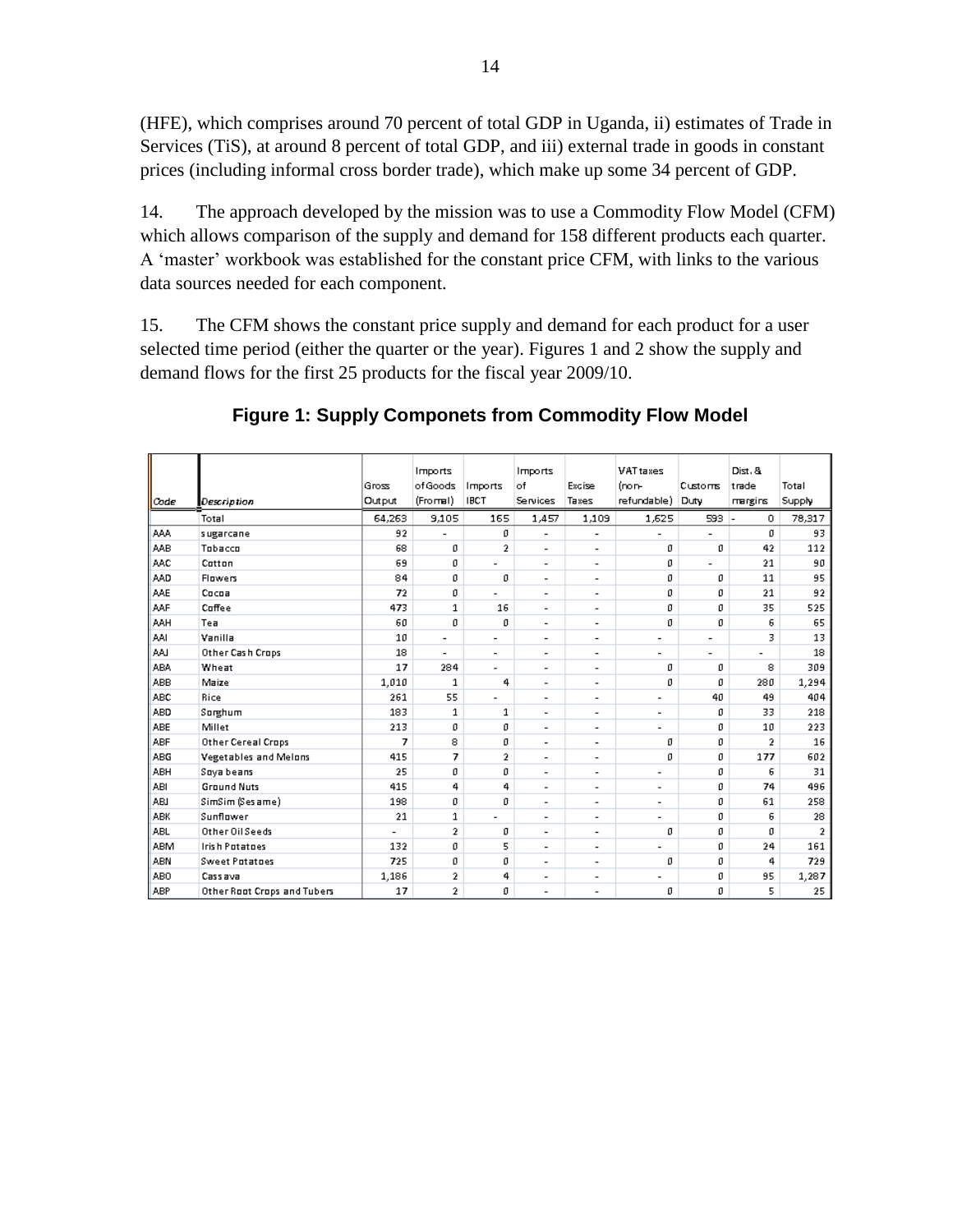| Code       | Description                 | Intermediat<br>le Demand | Gen.<br>Govt, FCE FCE    | Household                | NPISH                    | GFCF                     | Change in<br>Inv.       | Valuables (Formal)       | Exports of<br>Goods      | Exports<br><b>ICBT</b>   | <b>Exports of Total</b><br><b>Services</b> | <b>Uses</b>    | Balance                  |
|------------|-----------------------------|--------------------------|--------------------------|--------------------------|--------------------------|--------------------------|-------------------------|--------------------------|--------------------------|--------------------------|--------------------------------------------|----------------|--------------------------|
|            | Total                       | 27,198                   | 3,929                    | 28,029                   | 715                      | 10,903                   | 819                     | 4                        | 3,187                    | 1,357                    | 2,175                                      | 78,317         | $^{\circ}$               |
| <b>AAA</b> | sugarcane                   | 90                       | ٠                        | 2                        | $\overline{\phantom{a}}$ | ٠                        | o                       | ä,                       | $\overline{\phantom{a}}$ | 1                        |                                            | 93             | ٠                        |
| AAB        | Tobacco                     | 76                       | $\blacksquare$           | $\overline{2}$           | ٠                        | $\overline{\phantom{a}}$ | 103                     | $\overline{a}$           | 136                      | $\overline{2}$           |                                            | 112            | ٠                        |
| aac        | Cotton                      | 73                       | ×.                       | ٠                        | ٠                        | ٠                        | $\overline{\mathbf{2}}$ | ٠                        | 15                       | ×                        | ٠                                          | 90             | ٠                        |
| <b>AAD</b> | Flowers                     | 38                       | ٠                        | 5                        | ٠                        | ٠                        | $\overline{2}$          | ٠                        | 50                       | o                        | ۰                                          | 95             | ٠                        |
| AAE        | Cocoa                       | 19                       | $\overline{\phantom{a}}$ | $\overline{\phantom{a}}$ | ٠                        | $\overline{\phantom{a}}$ | $\overline{2}$          | $\overline{a}$           | 72                       | ٠                        | ٠                                          | 92             | $\blacksquare$           |
| AAF        | Coffee                      | 71                       | $\overline{\phantom{a}}$ | 11                       | ٠                        | ٠                        | 89                      | ä,                       | 530                      | 3                        | ۰                                          | 525            | ٠                        |
| AAH        | Tea                         | 56                       | $\overline{\phantom{a}}$ | ٠                        | $\blacksquare$           | ٠                        | 1                       | $\overline{\phantom{a}}$ | 5                        | 3                        | ٠                                          | 65             | $\overline{\phantom{a}}$ |
| AAI        | Vanilla                     | 4                        | ٠                        | ٠                        | ٠                        | ٠                        | 9                       | ٠                        | ٠                        | ۰                        | ٠                                          | 13             | ٠                        |
| laai       | Other Cash Crops            | 18                       | ٠                        | ٠                        | ٠                        | ٠                        | ٠                       | ٠                        | ٠                        | $\overline{\phantom{a}}$ | ٠                                          | 18             | ×                        |
| ABA        | Wheat                       | 307                      | $\overline{\phantom{a}}$ | ٠                        | $\blacksquare$           | $\overline{\phantom{a}}$ | $\overline{2}$          | $\overline{a}$           | $\mathfrak{a}$           | O.                       | $\overline{\phantom{a}}$                   | 309            | $\overline{a}$           |
| ABB        | Maize                       | 916                      | ×                        | 245                      | ٠                        | ۰                        | 36                      | ٠                        | 40                       | 58                       | ٠                                          | 1,294          | ٠                        |
| ІАВС       | <b>Rice</b>                 | 206                      | ٠                        | 154                      | ٠                        | ٠                        | 13                      | ٠                        | 32                       |                          | ۰                                          | 404            | ٠                        |
| <b>ABD</b> | Sorghum                     | 41                       | $\overline{\phantom{a}}$ | 167                      | $\overline{\phantom{a}}$ | $\overline{a}$           | $\overline{2}$          | $\overline{a}$           | 3                        | 6                        | ۰                                          | 218            | $\overline{\phantom{a}}$ |
| ABE        | Millet                      | 29                       | ×                        | 185                      | ٠                        | ٠                        | ٥                       | ×                        | o                        | 8                        | ۰                                          | 223            | ٠                        |
| ABF        | Other Cereal Crops          | 14                       | $\overline{\phantom{a}}$ | ٠                        | ٠                        | ٠                        | Ø.                      | $\overline{\phantom{a}}$ | $\overline{2}$           | O.                       | ٠                                          | 16             | $\overline{\phantom{a}}$ |
| <b>ABG</b> | Vegetables and Melons       | 53                       | ÷.                       | 480                      | $\overline{\phantom{a}}$ | ٠                        | 43                      | ä,                       | $\overline{2}$           | 24                       | ٠                                          | 602            | ٠                        |
| ABH        | Soya beans                  | 28                       | ٠                        | ٠                        | ٠                        | ٠                        | 1                       | ä,                       | $\overline{2}$           | 1                        | ٠                                          | 31             | ٠                        |
| ABI        | <b>Ground Nuts</b>          | 214                      | $\blacksquare$           | 268                      | $\overline{\phantom{a}}$ | $\overline{\phantom{a}}$ | $\overline{z}$          | ÷,                       | Ø                        | 8                        | ٠                                          | 496            | ٠                        |
| ABI        | SimSim (Sesame)             | 169                      | ×                        | 63                       | ٠                        | ٠                        | 4                       | ٠                        | 19                       | 3                        | ٠                                          | 258            | ٠                        |
| ІАВК       | Sunflower                   | 27                       | ٠                        | ٠                        | ٠                        | ٠                        | 1                       | ٠                        | $\mathbf{1}$             | o                        | ٠                                          | 28             | ٠                        |
| ABL        | Other Oil Seeds             | $\bar{2}$                | $\overline{a}$           | $\overline{a}$           | $\overline{\phantom{a}}$ | $\overline{\phantom{a}}$ | ø                       | $\overline{a}$           | o                        | Ø.                       | ۰                                          | $\overline{2}$ | $\overline{\phantom{a}}$ |
| АВМ        | <b>Irish Potatoes</b>       | 32                       | ×                        | 105                      | ٠                        | ٠                        | 15                      | ٠                        | ٠                        | 10                       | ٠                                          | 161            | ٠                        |
| ABN        | <b>Sweet Potatoes</b>       | 160                      | $\overline{\phantom{a}}$ | 540                      | $\blacksquare$           | ٠                        | 26                      | $\overline{\phantom{a}}$ | $\overline{\phantom{a}}$ | 3                        | ٠                                          | 729            | $\overline{\phantom{a}}$ |
| ABO        | Cassava                     | 456                      | ÷.                       | 684                      | ٠                        | ٠                        | 141                     | ٠                        | $\mathbf{1}$             | 4                        | ٠                                          | 1,287          | ٠                        |
| ABP        | Other Root Crops and Tubers | 1                        | ٠                        | 18                       | ÷.                       | ٠                        | 46                      | ä,                       | 51                       | $\mathbf{1}$             | ٠                                          | 25             | ٠                        |

**Figure 2: Demand Componets from Commodity Flow Model**

<span id="page-15-0"></span>16. In principle, the constant price values for 2009/10 as a whole from the CFM should equal the current price values from the Supply and Use Table for that year. However, there are some differences which arise because:

- The data used for the CFM are taken from the 'live' GDP system, notably the estimates of Gross Output (GO) and Intermediate Consumption (IC). This system is updated each period with the latest data, and so includes all revisions to the time series. As such, it differs from the SUT values. The published GDP series is constrained to exclude such revision. However, the detailed underlying data are not maintained by UBOS and so it is not possible to produce detailed expenditure estimates entirely consistent with the published series or with the SUT, other than by constraining the results, see later.
- Some adjustments were made to the data in the SUT, for example for exports of tobacco which were divided by three, in order to produce a balance. However, the data for trade in goods in the CFM is based on the actual data collected by the Uganda Revenue Authority (URA), and no equivalent adjustments have been made as this would lead to anomalies in the time series unless the adjustments were maintained for all quarters.
- The SUT did not record changes in inventories for many goods, including the major cereal crops which are mainly consumed by households. For the quarterly series, it is unrealistic to assume that these products are consumed at the time they are produced, although over a full year it may be that the aggregate change in inventory may be closer to zero (as in the SUT). In fact, the estimates of GO explicitly include some 'work in progress' which are effectively inventories and so need to be accounted for in the demand components. For these products, the CFM estimates the total HFCE plus the changes in inventories as a residual, and then calculates the HFCE component based on the ratio in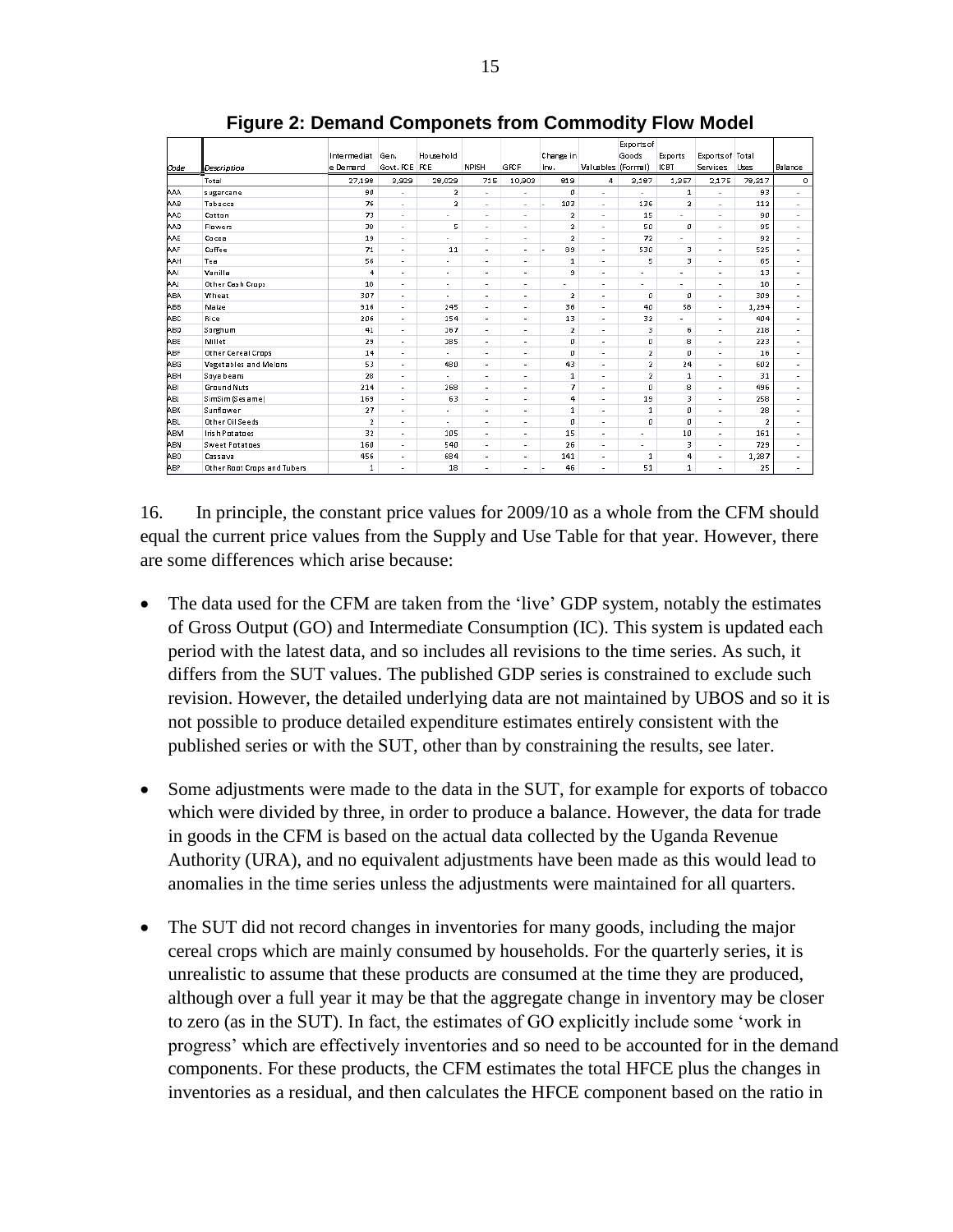the base year from the SUT of HFCE to total 'net supply' (i.e., total supply less exports, capital formation, final expenditures by government and of non-profit making institutions serving households, and the acquisition less disposal of valuables). This produces a quarterly estimate of changes in inventories for these goods.

• Some estimates were added to the SUT for which there is no equivalent quarterly data source. Most notably, the SUT includes estimates of trade in services for 'Recreational activities' (ISIC section 'R'), while the quarterly balance of payments (BOP) records zeros for these activities. The CFM has aimed for consistency with the BOP in this case, which again leads to a difference from the SUT estimates.

17. Table 1 compares the estimated GDP in 2009/10 from the SUT with that from the CFM.

| Estimate based on:          | GDP    |
|-----------------------------|--------|
| <b>Commodity Flow Model</b> | 41,186 |
| Supply & Use Table          | 40,946 |
| <b>Difference</b>           | 240    |
| % Difference                | 0.6%   |
|                             |        |

**Table 1: Comparison of GDP based on SUT and CFM, (billions UGS)**

18. Because of these differences, the approach taken when developing the CFM was to use the SUT to estimate ratios of components of supply and demand rather than for setting the absolute levels in 2009/10. However, when the GDP(E) series is prepared for publication it will be necessary to constrain the results so that the totals are consistent with the published quarterly series for GDP(P), see Next Steps.

19. Based on the detailed methods described in Cha1pter IV of this report, a complete set of product flows was established for the following components of supply and demand:

| <b>Supply</b>                            | <b>Demand</b>                                           |
|------------------------------------------|---------------------------------------------------------|
| <b>Gross Output</b>                      | Intermediate Demand                                     |
| Imports of Goods (Formal)                | <b>General Government Final Consumption Expenditure</b> |
| Imports from Informal Cross Border Trade | Household Final Consumption Expenditure                 |
| <b>Imports of Services</b>               | <b>NPISH Final Consumption Expenditure</b>              |
| Excise Taxes                             | <b>Gross Fixed Capital formation</b>                    |
| VAT taxes (non-deductible)               | Change in Inventories                                   |
| Customs' Duty                            | Acquisition less disposal of valuables                  |
| Distribution & trade margins             | Exports of Goods (Formal)                               |
| <b>Total Supply</b>                      | Exports from Informal Cross Border Trade                |
|                                          | <b>Exports of Services</b>                              |
|                                          | <b>Total Uses</b>                                       |

**Table 2: Components of the Product Flows**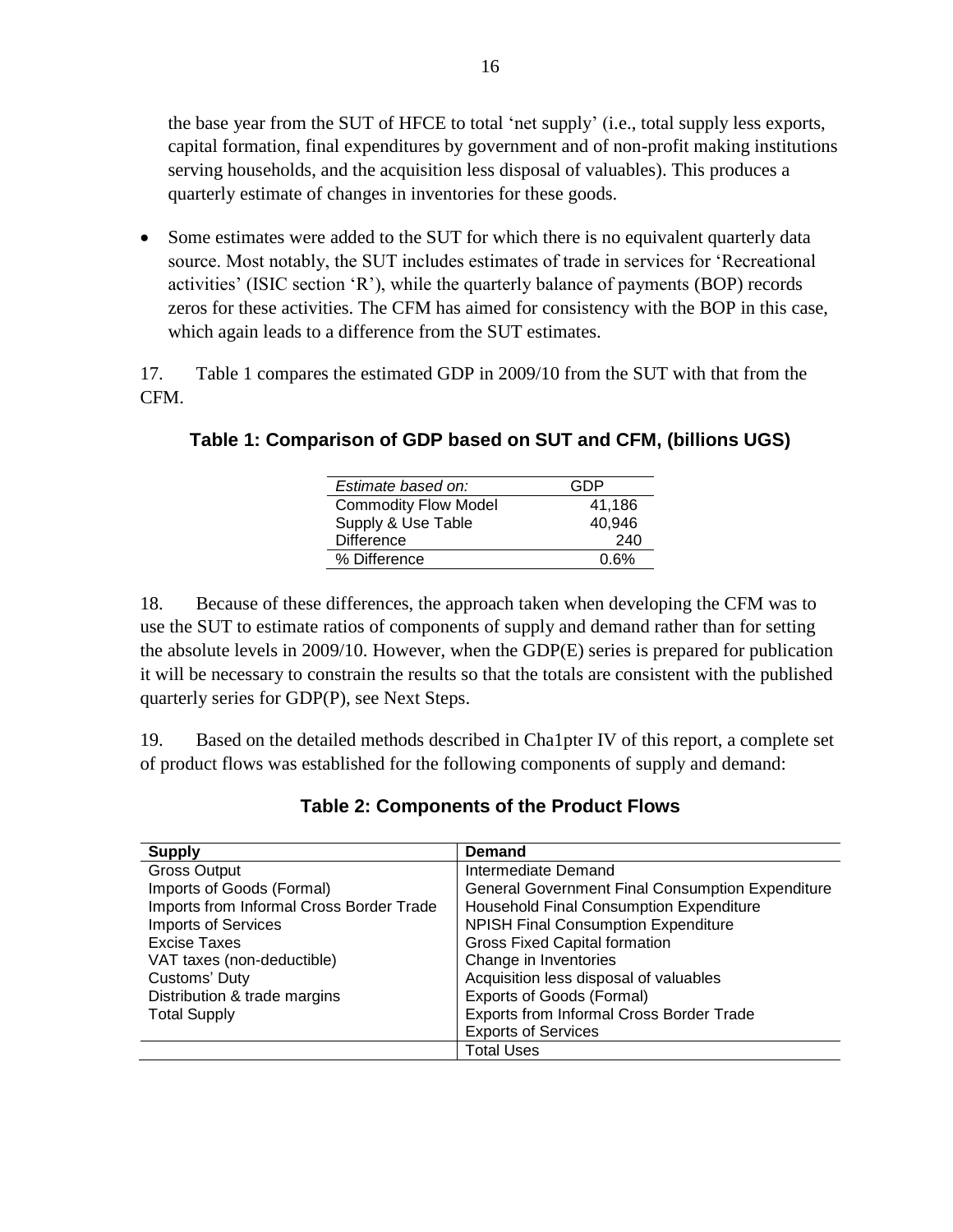20. A time series of the estimates of expenditure components and total GDP(E) was also created from these flows. Chart 1 shows the evolution of total GDP(E) in constant 2009/10 prices, and Chart 2 shows the series for the main aggregate components.



**Chart 1: GDP(E) in constant 2009/10 Prices**

**Chart 2: GDP(E) main aggregates in constant 2009/10 Prices**



#### **Key:**

GGFCE = General Government Final Consumption Expenditure

HFCE+ NPISH = Final consumption of households *plus* final consumption of Non-profit making institutions serving households

GFC = Gross Capital formation

Net Trade = Exports of goods and services less Imports of goods and services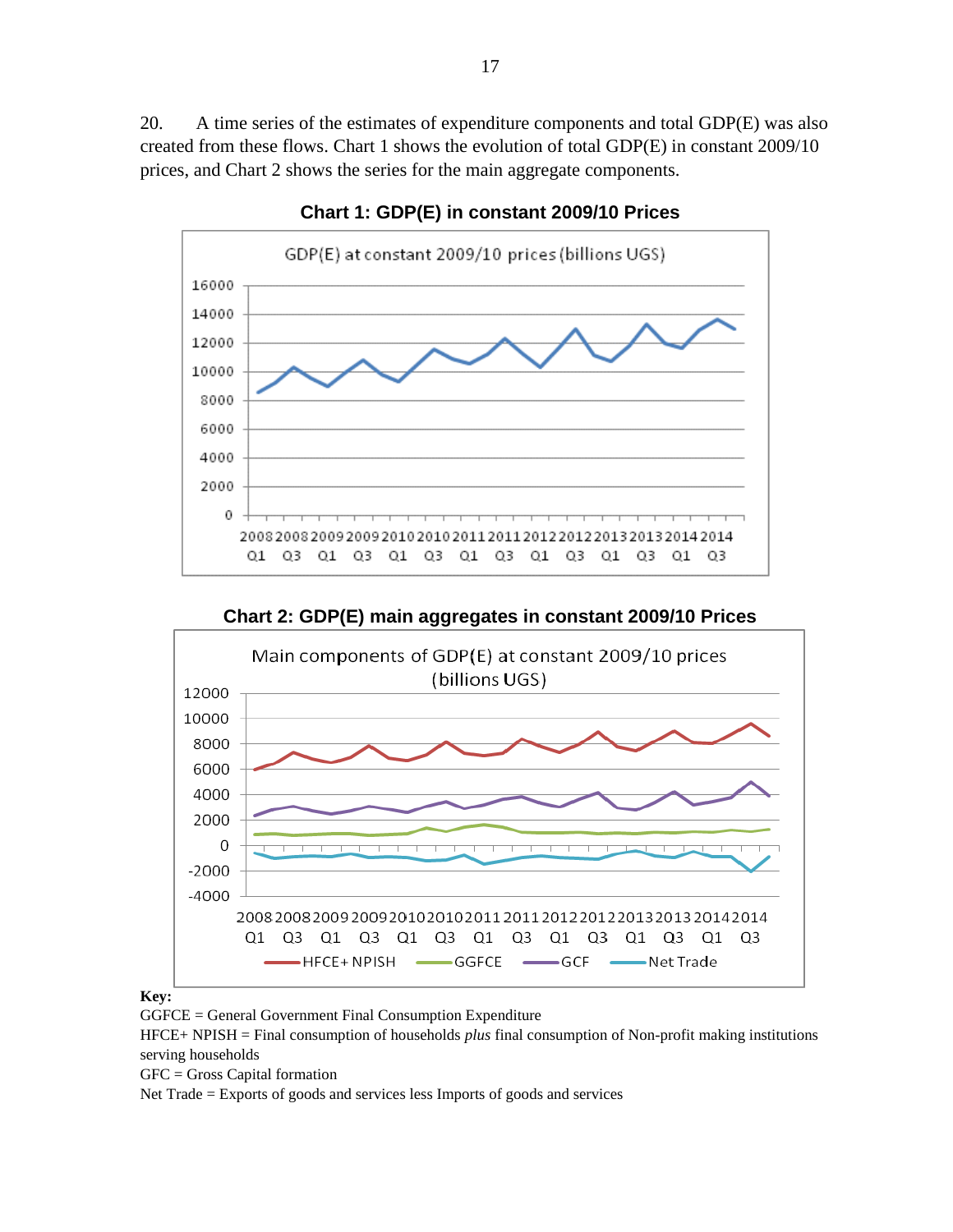21. Chart 3 compares the estimated levels of GDP based on the published numbers, and those from the 'live' GDP(P) system as well as the new GDP(E) estimates for calendar years (all series in 2009/10 constant prices in billions UGS).



**Chart 3: GDP based on the Published, Live and Latest GDP(E) Systems**

22. The chart illustrates the differences described above which arise for the reason set out in paragraph [16.](#page-15-0) Chart 4 shows the differences between the annual growth in GDP (comparing equivalent quarters in each year) based on the CFM estimates and the published series. As noted, when the series for GDP(E) is prepared for publication, it will need to be aligned to the actual [published GDP(P) series to ensure consistency (se Next Steps).

**Chart 4: Annual Growth in GDP based on the Published, and CFM GDP(E) Series**

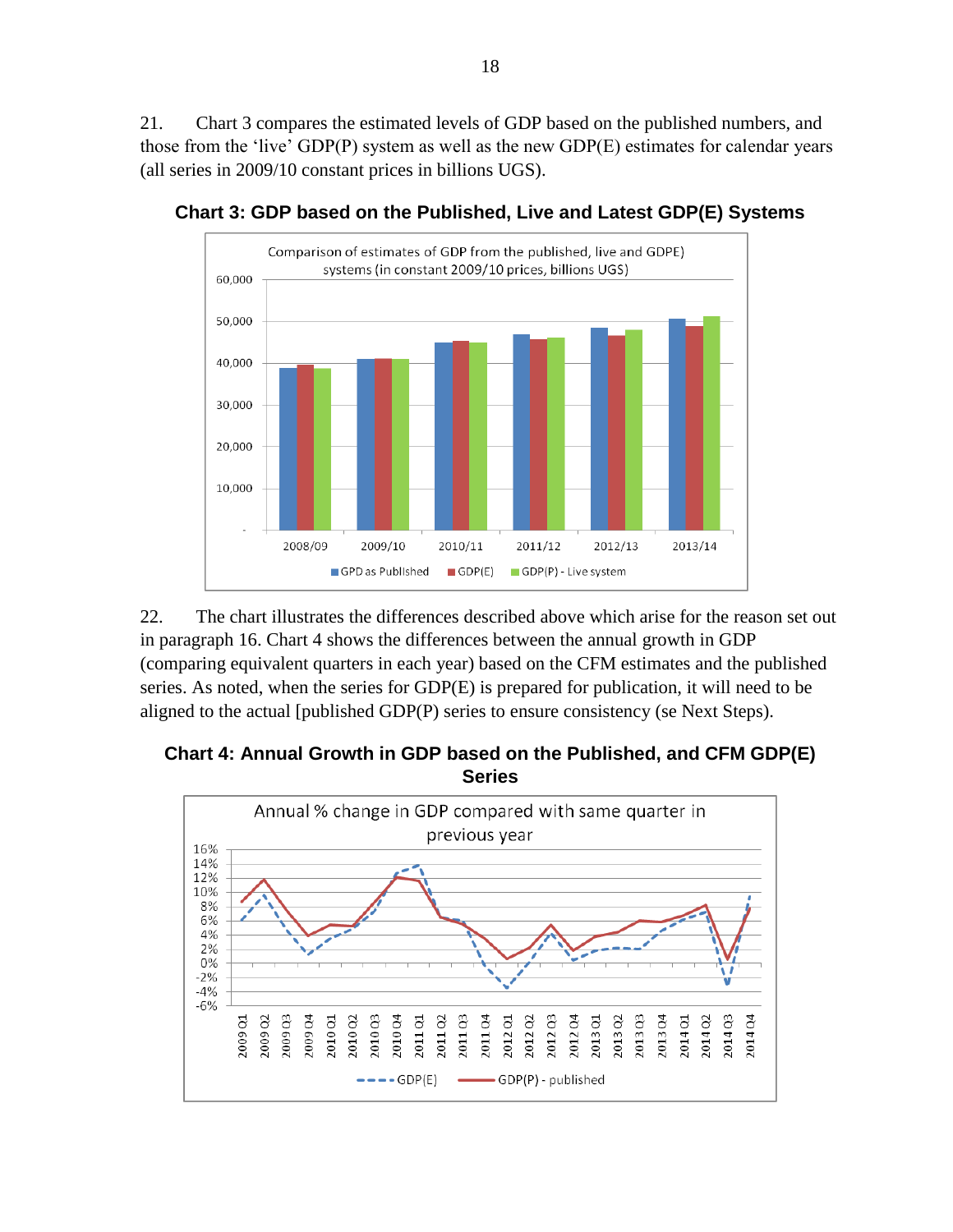#### **IV.METHODOLOGY FOR EXPENDITURE COMPONENTS OF GDP**

23. This chapter describes in more detailed the methodology used to estimate each component of the product flows, see table 2.

#### *A. Supply Components*

#### **Gross Output**

24. Estimates of Gross Output (GO) by industry are available each quarter for the live GDP(P) system. The proportions of GO in each industry for each product was used to estimate the GO by product based the industry totals in each quarter. In practice, all but one industry is 'one-to-one' with products, e.g., the 'Sugarcane industry' only produces one product, 'Sugarcane.' The exception is the product 'CAA Processed and preserved of meat' which is produced by five industries. The total GO for this product was estimated by adding together the estimated GO by product from each of the five industries. Table 3 illustrates the procedure.

#### **Table 3: Calculation of Gross Output for the product 'Processed and preserved of meat'**

| Percentage of total Gross Output from the SUT 2009/10 |                                                                    |                                                        |                     |                     |                          |                          |  |  |
|-------------------------------------------------------|--------------------------------------------------------------------|--------------------------------------------------------|---------------------|---------------------|--------------------------|--------------------------|--|--|
|                                                       |                                                                    | Industry:                                              |                     |                     |                          |                          |  |  |
|                                                       | Product:                                                           | Raising of<br>Camels,<br>Horses, Asses,<br>Mules, etc. | Raising<br>of goats | Raising<br>of sheep | Raising of<br>Swine/Pigs | Raising<br>οf<br>Rabbits |  |  |
|                                                       | Live animals                                                       | 86%                                                    | 68%                 | 94%                 | 80%                      | 91%                      |  |  |
| 2                                                     | Processed<br>and<br>preserved of<br>meat                           | 14%                                                    | 32%                 | 6%                  | 20%                      | 9%                       |  |  |
| 3                                                     | <b>Gross Output</b><br>by industry in<br>2015 Q1<br>(billions UGS) | 0.2                                                    | 91.2                | 12.9                | 227.2                    | 0.9                      |  |  |

#### **Estimated output for product 'Processed and preserved of meat ' in 2015 Q1**

|   |                                  | Output from industry:                                  |                     |                     |                          |                          |                                 |
|---|----------------------------------|--------------------------------------------------------|---------------------|---------------------|--------------------------|--------------------------|---------------------------------|
|   |                                  | Raising of<br>Camels,<br>Horses, Asses,<br>Mules, etc. | Raising<br>of goats | Raising<br>of sheep | Raising of<br>Swine/Pigs | Raising<br>οf<br>Rabbits | Total<br><b>Gross</b><br>Output |
|   | Processed<br>and<br>preserved of |                                                        |                     |                     |                          |                          |                                 |
| 4 | meat = $2 \times 3$              | 0.02                                                   | 28.99               | 0.81                | 45.80                    | 0.08                     | 75.70                           |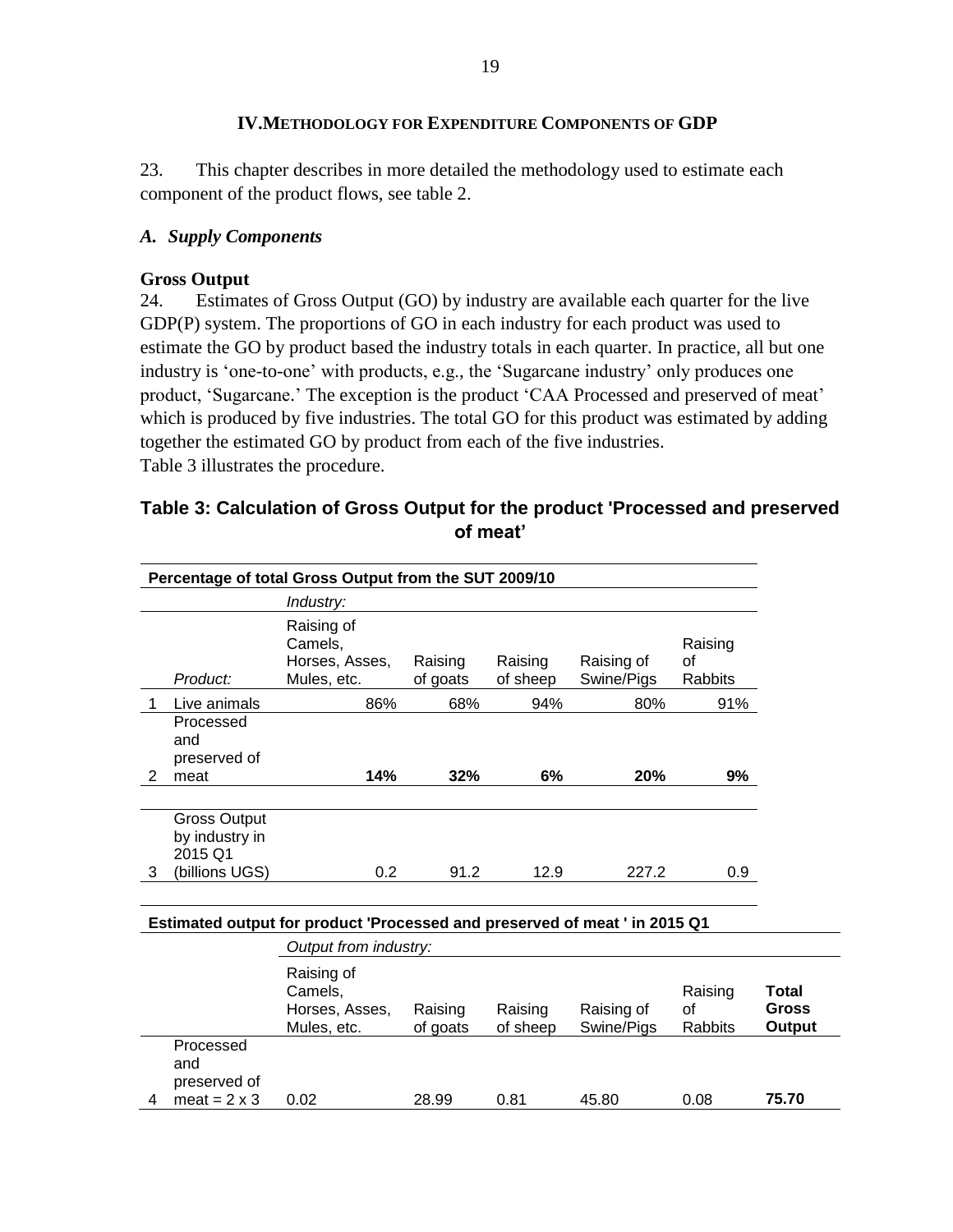25. The calculation runs as follows: take the percentage of total industry output from the SUT for each of the five industries (row 2) and multiply by the actual total industry output (in constant prices) in 2015 Q1 from the GDP(P) system, in row 3. This gives, in row 4, the output of the product 'Processed and preserved of meat' from each industry. Added together this gives the total output in 2015 Q1 for the product, i.e., 75.70 billion UGS (in constant 2009/10 prices). The basic assumption here is that the percentage of output in constant prices for this product from each of these five industries has not changed significantly since the base year, 2009/10, relative to their total GO.

#### **Imports of Goods (Formal)**

26. Imports of goods for detailed products in current prices is available from the URA each month. A correspondence table between the Harmonised System for trade in goods (HS) and the product codes used in the SUT had been established by the MES before the mission. This was used to aggregate the current price total imports for each SUT product within each quarter.

<span id="page-20-0"></span>27. To estimate the imports in constant 2009/10 prices, it was necessary to estimate, from the Custom's data, the average Unit Values (UVs) in each period for each detailed HS product (i.e., at the 8-digit level of the HS). The UVs are the ratio of the reported value of imports to the reported quantity (expressed in supplementary units, e.g., kgs, litres, tonnes, etc.).

28. The mission established a systematic basis for the estimation of the UVIs for each SUT product based on this method and utilizing a database of the URA import data. The procedure for estimating a price index from these UVs is described in more detail in Annex 2, but in essence it:

- i) Identifies extreme UVs within each HS 8-digit code within each quarter using a logtransformation of the data and applying a normal (Gaussian) test to the resulting logdistribution to remove these outliers. The motivation for taking logs is that the original UV data tend to be log-normal, i.e., they are constrained to be greater than zero, but can take values very much large than the average. The log of the UVs tends to be closer to a normal distribution, and therefore amenable to a standard normal test for outliers.
- ii) The average of the remaining observations is taken as the average UV for that product in that period.
- iii) Unit Value relatives (between successive quarters) are then calculated for each 8-digit HS code, based on these average UVs.
- iv) Within each SUT product code the geometric mean (i.e., a Jevons type index) of these price relatives is taken as the price relative for the product.
- v) These price relatives are then used to create a Unit Value Index (UVI) whose average is equal to 100 in 2009/10.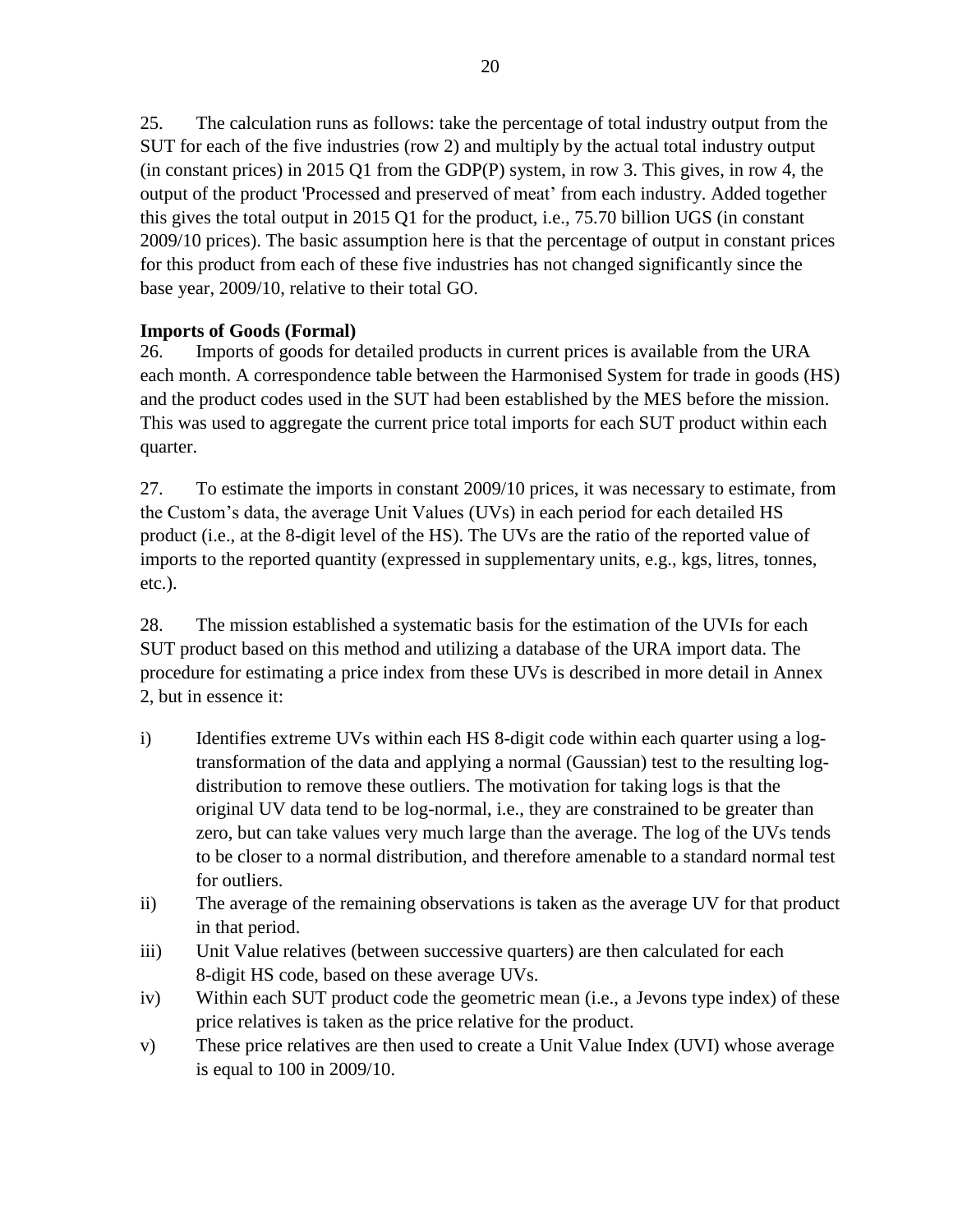29. The current price data for imports are divided by the UVI for the appropriate SUT product to estimate the constant price value of imports.

#### **Imports of Goods (Informal Cross Border Trade)**

30. UBOS undertakes a rolling survey of the passage of goods (for both imports and exports) which do not require formal processing by the URA at the border. This is the Informal Cross Border Trade (ICBT) Survey. The ICBT survey includes more than 250,000 transactions since 2008 Q1. The mission established an MS Access database and a systematic basis for the routine updating of the data for imports and exports each period, based on a comma separated values text file which can be created in MS Excel.

31. The system allows the estimation of ICBT for imports and exports in current and constant 2009/10 prices. For current prices, the estimates are simply the sum of the reported values of imports (and exports). For the constant prices series, as with the formal trade, it is necessary to identify extreme UVs in order to calculate stable UVIs. It was not possible to use the procedure established for formal trade for this purpose, because there are too few observations of each HS 8-digit product in each period to perform the log-transform outlier identification (for example, with just two or three observations, it is not possible to apply the standard normal test). Instead, for the ICBT, extreme values are defined as those which are greater than '*x*' times the average UV for the HS product, or less than 1/*x* time the average, where *x* is defined by the user. The sensitivity to the choice of  $x^2$  was tested, and the resulting UVIs found to be reasonably stable for choices of *x* between 4 and 10. A value of 6 was used in the case of imports. The UVs identified as 'extreme' using this procedure were replaced by the average UV for all 'non-extreme' UVs for the specified product. Again, a Jevons type index of UVs was then calculated for each SUT product. The constant price value of imports (and exports) was estimated by dividing the current price values by the UVI for the product.

#### **Imports of Services**

32. Data from the BOP calculated by the Bank of Uganda (BoU) were downloaded for the BoU website. These provide broad categories of trade in services, for both debits and credits. The classification used by the BoU was bridged to the SUT product codes, approximately, although most BoU categories corresponded to more than one SUT product. For example, the BoU category 'Transport' includes the SUT products: rail transport, land passenger transport, water transport, air transport, freight transport by road, warehousing support services for transport and postal and courier activities. To estimate the trade in services at the level required for the CFM it was necessary to apportion the quarterly BoP data for each broad category into the detailed SUT products using the proportions from the SUT.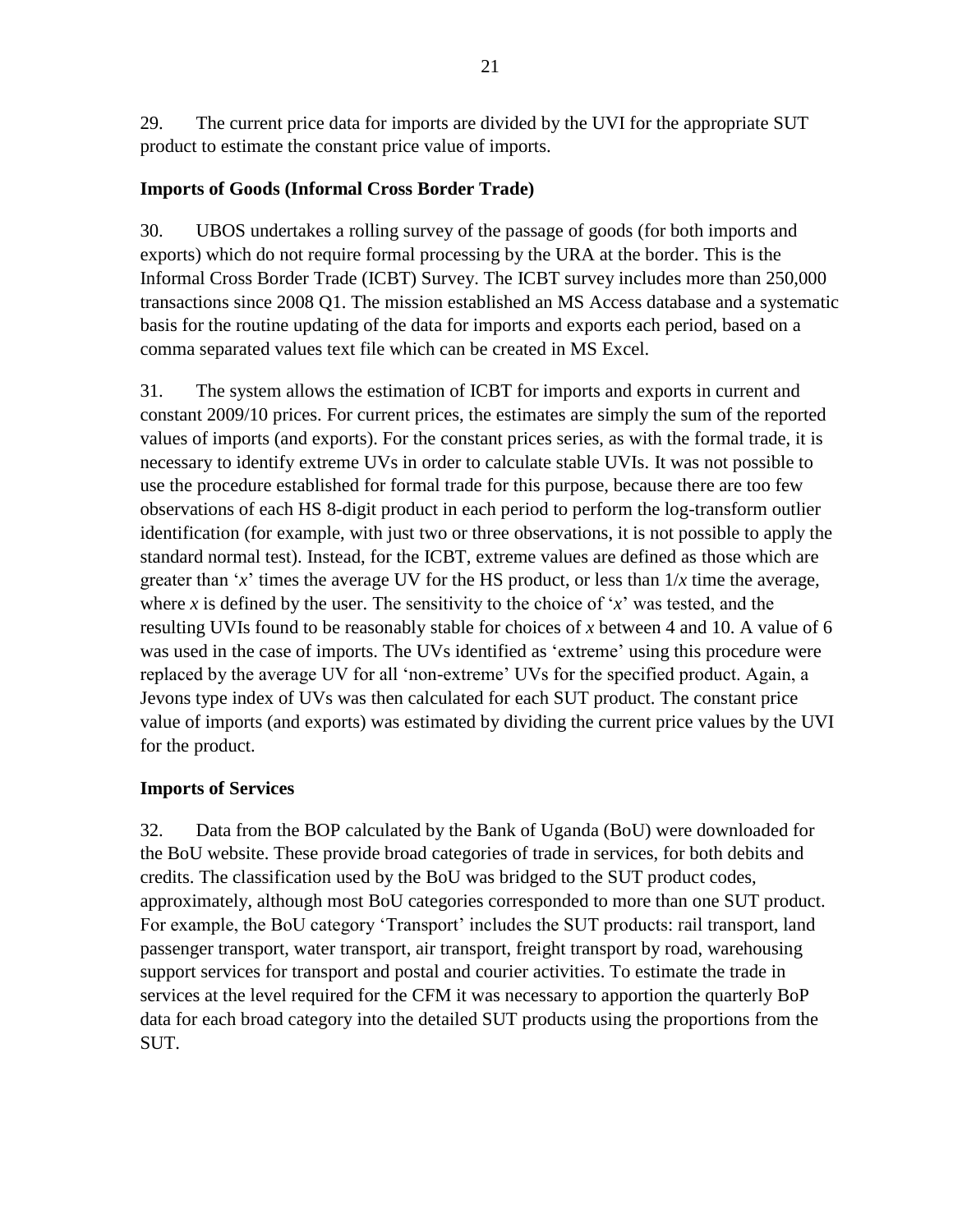33. The constant price series for services imports was derived using the average price deflator for imports of services which was taken from the existing annual GDP(E) system maintained by MES.

34. For BOP services imports, there are two areas of improvement which should be considered. The first is the level of detail which is used to estimate the SUT product flows. This is currently too broad, and MES should acquire the more detailed data used for the compilation of BOP to provide more precise estimates for each SUT product. In addition, the current deflator used for imports needs to be improved. Tis can be achieved if data on the country of origin of the imported services was also available, or if actual prices of specific services were collected by UBOS as part of the planned development of Trade Price Indexes (TPIs). See the chapter Next Steps.

#### **Taxes on products: Excise**

35. Taxes on imports and on local goods by product subject to excise taxes are available directly from the URA trade dataset. The taxes are estimated in constant prices by deflating by the local CPI for each product.

#### **Taxes on products: Customs Duty**

36. Data on Customs Duty on imports is available for each product (at the detailed HS 8 digit level) from the URA trade dataset. Customs Duty is estimated in constant prices by deflating by the aggregate deflator for Customs Duties which is calculated in the existing GDP(E) system.

37. An issue here, which also affects Excise taxes is a discrepancy in the treatment of taxes on petroleum between current GDP(E) system and the actual Customs data. The URA data reports taxes on petroleum as being an excise tax, which is the usual treatment. In the existing GDP system taxes on petroleum products are treated as a Customs Duty. The estimated taxes in both current and constant prices (and the deflators) are therefore different between the two systems. This anomaly needs to be corrected, with taxes on petroleum reclassified in the existing annual GDP(E) system as Excise taxes. See Next Steps.

#### **Taxes on products: non-deductible Value Added Tax**

38. For non-deductible Value Added Tax (VAT) estimates were based on the reported VAT charged on imports (some of which will be deductible) and the totals for non-deductible charged on locally produced products. The total for non-deductible VAT provided by the URA were used to constrain the non-deductible VAT by product in the CFM.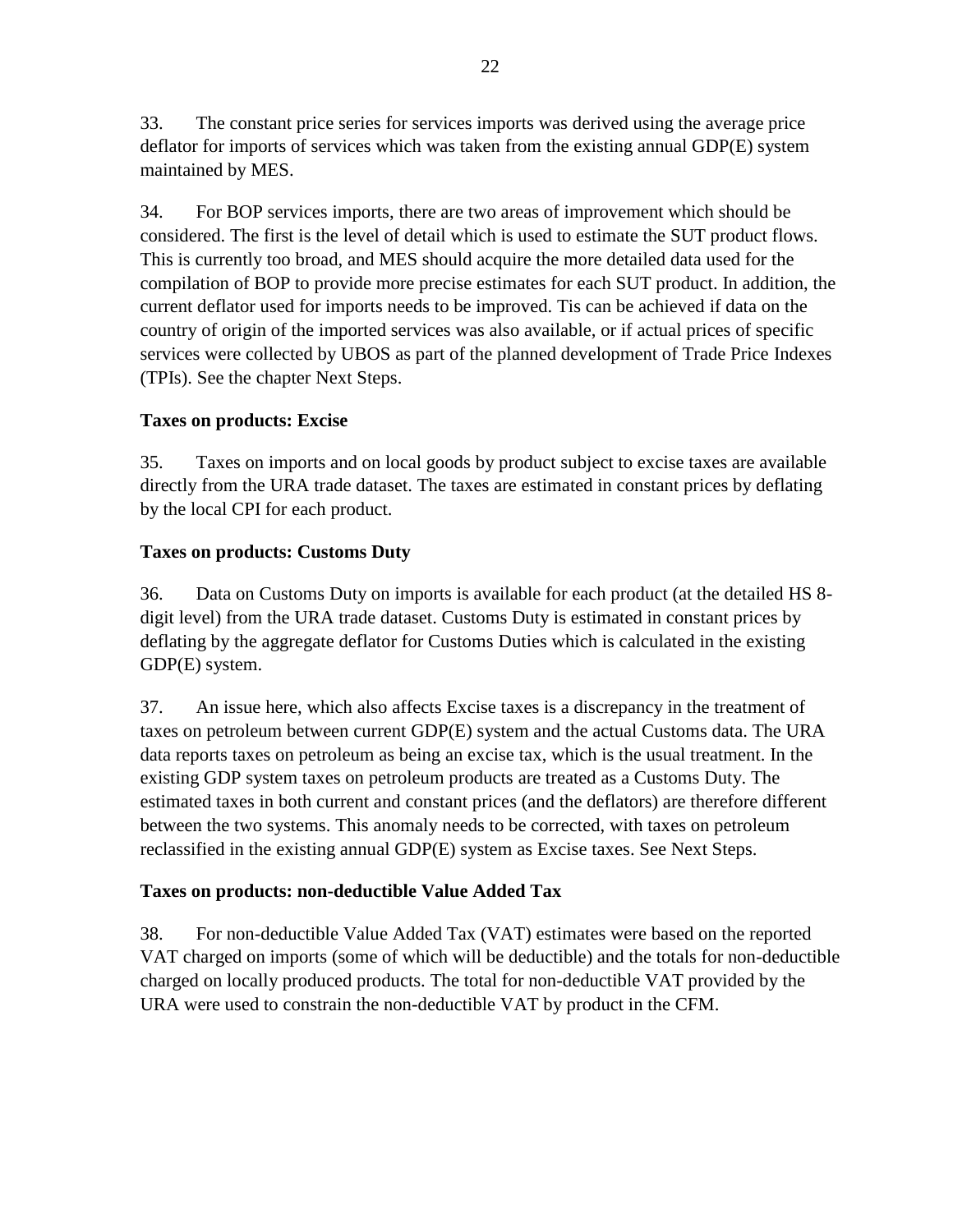#### **Trade and transport margins**

39. The trade and transport margins represent the output of the domestic trade industries (wholesale, retail and sale of motor vehicles and parts thereof). The 2009/10 SUT provides the percentage 'mark-up' for each product, which is the ratio of the margin to the pre-tax supply (domestic plus imported). These mark-ups for each product were applied in the CFM to the sum of GO at constant prices plus imports at constant prices to derive the constant price margins.

#### *B. Demand Components*

#### **Intermediate Consumption**

<span id="page-23-0"></span>40. Estimates of intermediate consumption (IC) *by industry* are available from the GDP(P) system each quarter. These were transformed into estimates by the 158 products in the CFM in constant prices using an equivalent procedure to that used for converting GO by industry into GO by product described above.

41. In the case of IC in constant prices the underlying assumption is that the relative volumes of each product used by each industry remains constant compared with the base year (2009/10). Essentially, this is equivalent to assuming that the production technology has not changed significantly since the base year. For example, in the manufacture of clothing, it is assumed that the volumes of cloth, thread, leather, dye, as well as electricity, rent etc. are the same in volume terms in the current period as in the base year. This is generally accepted as a reasonable assumption in volume terms, if the production technology has not changed significantly. However, in current prices this assumption is unlikely to hold since the relative prices of the inputs can change considerably from period to period. When estimating IC at current prices, therefore, it will be necessary to consider the actual prices of the inputs when 'reflating' the constant price IC into current prices. In effect this will amount to 'double reflation,' i.e., where different price indicators are used for the inputs compared with the outputs. This issue will be addressed as the current price estimates are developed, see Next Steps.

42. As an example of the procedure in constant prices, we can consider the case of the electricity product as it is used by different industries. In the SUT in 2009/10, electricity is used as IC by 115 different industries. Table 4 summarizes the calculation.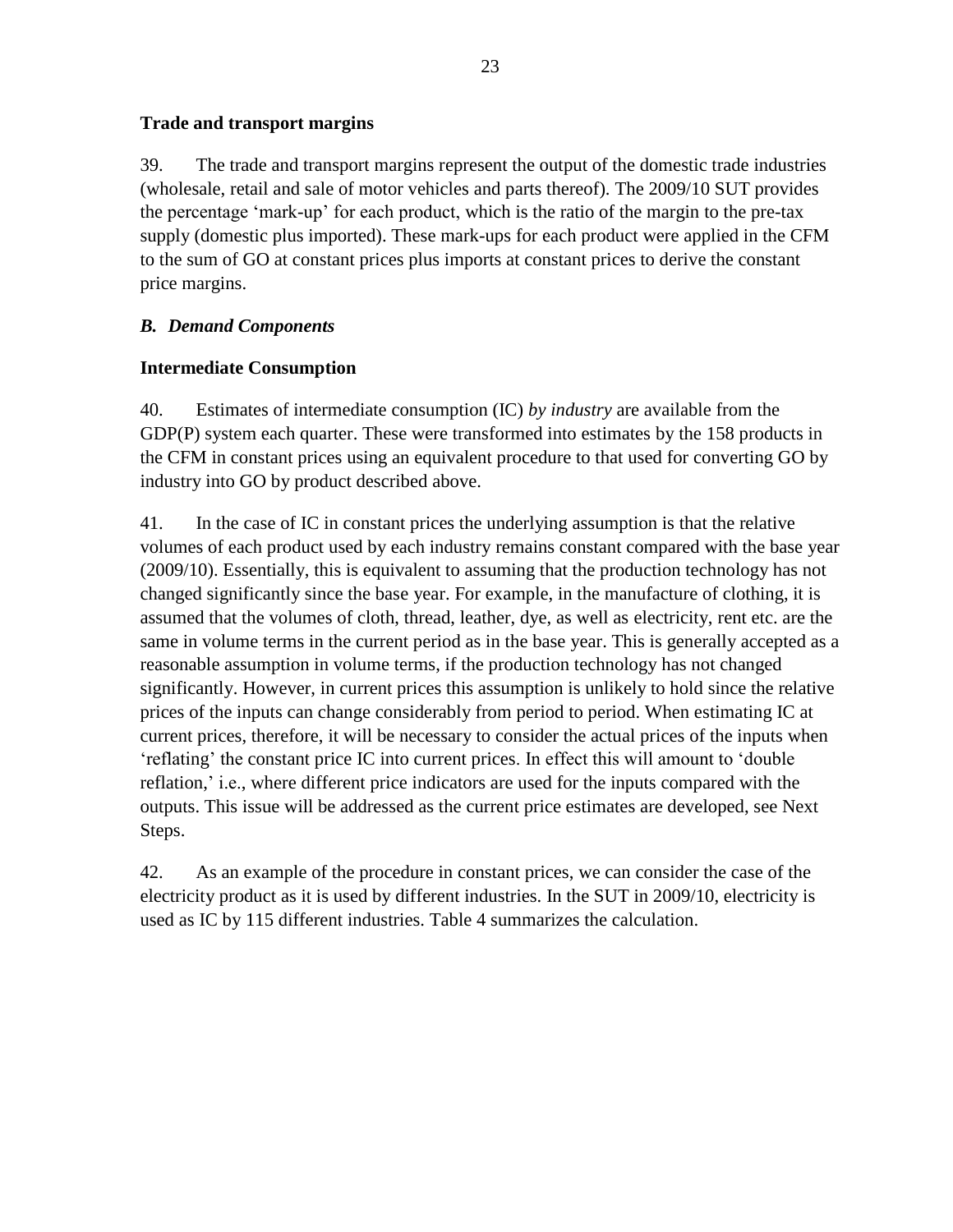| 'Electricity' is used in 115 industries (first 15 shown in the table only)        |                                                     |                                                |                                                 |  |  |  |  |
|-----------------------------------------------------------------------------------|-----------------------------------------------------|------------------------------------------------|-------------------------------------------------|--|--|--|--|
| <b>Industry</b>                                                                   | % of total<br>industry IC<br>that is<br>Electricity | Total<br>Industry IC<br>in 2008 Q1<br>(Bn UGS) | IC for<br>Electricity<br>in Q1 2008<br>(Bn UGS) |  |  |  |  |
|                                                                                   | (1)                                                 | (2)                                            | $(3)+(1)x(2)$                                   |  |  |  |  |
| Manufacture of Computer, Electronic & Optical Products                            | 25%                                                 | $\overline{0.2}$                               | 0.0                                             |  |  |  |  |
| Repairs & Installation of Machinery & Equipment                                   | 13%                                                 | 1.3                                            | 0.2                                             |  |  |  |  |
| Water, Sewerage & Waste Management Activities                                     | 10%                                                 | 18.5                                           | 1.9                                             |  |  |  |  |
| Manufacture of Rubber Prod's                                                      | 10%                                                 | 2.4                                            | 0.2                                             |  |  |  |  |
| Manufacture of dairy products                                                     | 8%                                                  | 33.9                                           | 2.5                                             |  |  |  |  |
| Manufacture of Plastic Prod's                                                     | 6%                                                  | 9.9                                            | 0.6                                             |  |  |  |  |
| Manufacture of Pharmaceuticals, medicinal Chemical &<br><b>Botanical Products</b> | 5%                                                  | 36.3                                           | $\mathbf{1}$ .                                  |  |  |  |  |
| Manufacture of Machinery & Equipment n.e.c                                        | 5%                                                  | 4.1                                            | 0.2                                             |  |  |  |  |
| Manufacture of Basic Metals                                                       | 5%                                                  | 17.9                                           | 0.9                                             |  |  |  |  |
| Manufacture of Electrical Equipment                                               | 5%                                                  | 9.0                                            | 0.5                                             |  |  |  |  |
| Manufacture of other metal prod's                                                 | 5%                                                  | 5.1                                            | 0.3                                             |  |  |  |  |
| Manufacture of other chemical prod's                                              | 5%                                                  | 6.3                                            | 0.3                                             |  |  |  |  |
| Manufacture of paint, vanishes & similar prod's                                   | 4%                                                  | 7.3                                            | 0.3                                             |  |  |  |  |
| Printing & Reproduction of recorded Media                                         | 4%                                                  | 7.9                                            | 0.3                                             |  |  |  |  |
| etc.                                                                              | etc.                                                | etc.                                           | etc.                                            |  |  |  |  |
| Total Electricity used as IC (sum of (3))                                         |                                                     |                                                | 54.0                                            |  |  |  |  |

## **Table 4: Estimation of Intermediate Consumption of the Electricity Product in 2008 Q1**

43. Based on the proportions of the total industry IC which is for electricity in the base year (column (1)), and the actual estimated IC for each industry in 2008 Q1 (column (2)), the estimated total IC for electricity in 2008 Q1 is given by the sum of the product of (1) and (2) shown in column (3), i.e., 54.0 Billion UGS.

44. This procedure is used to estimate IC in each quarter for all 158 products in the CFM. The mission established a systematic basis for undertaking the required calculations.

#### **Government Final Consumption Expenditure**

45. The quarterly current price and constant price value indicators for General Government Final Consumption Expenditure (GGFCE) by product are derived by deducting quarterly Government sales revenue from the Government output estimates for each of the main product categories in the CFM which relate to the output of government.

#### **Final Consumption Expenditure of NPISH**

46. The estimates of Final Consumption Expenditure (FCE) of Non-Profit Institutions Serving Households (NPISH) are compiled by extrapolating the 2009/10 benchmark FCE estimates using the quarterly current and constant price output of NPISH by product (i.e.,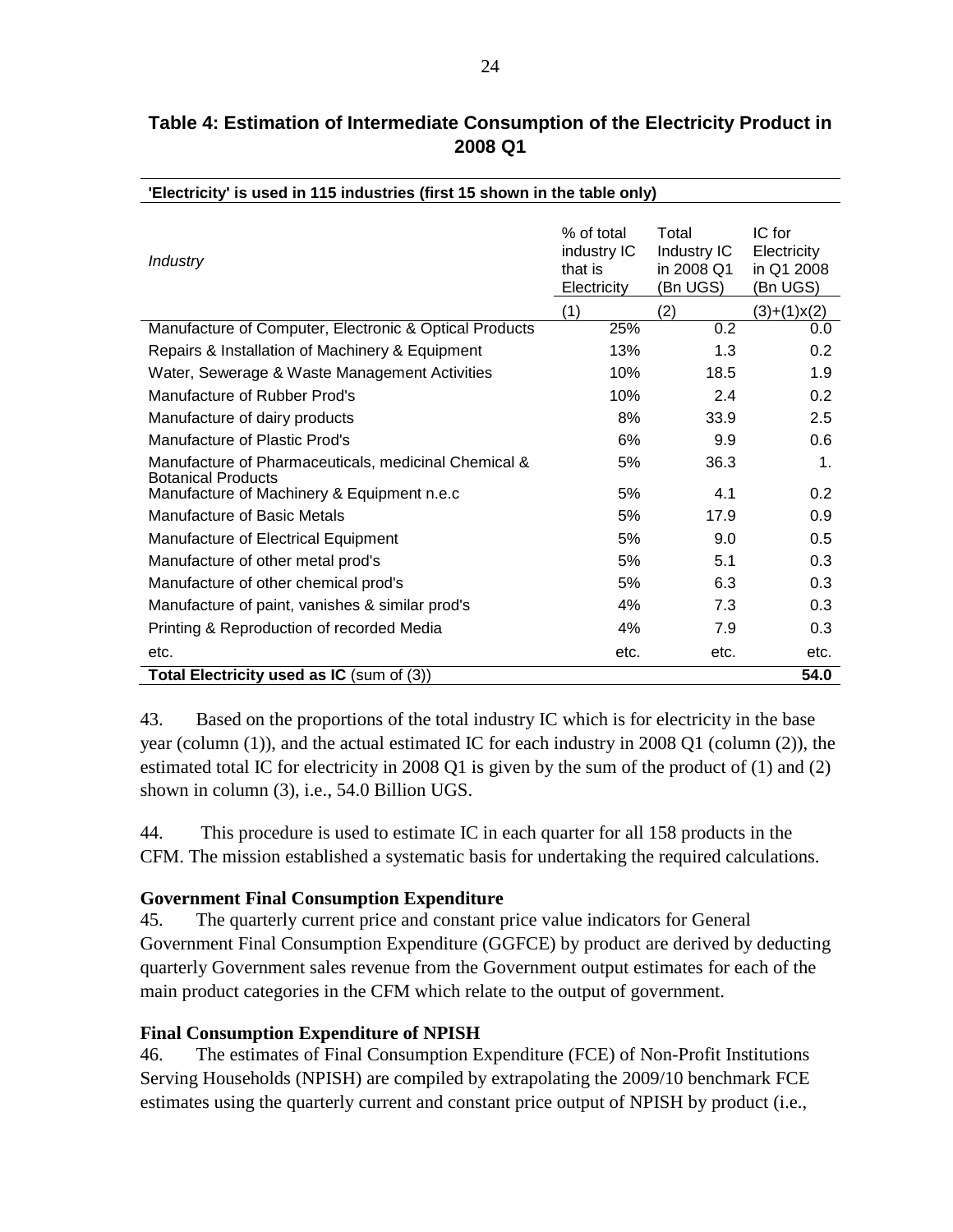Agriculture Support Services; Education; Human Health and Social Work; Arts, Entertainment and recreation; and Services of Membership Organizations).

## **Acquisitions less Disposals of Valuables**

47. For Acquisitions less Disposals of Valuables, imports of precious metals and stones, antiques and collectibles are used to extrapolate the 2009/10 benchmark estimate to derive current price estimates. The general CPI is used to deflate the current price estimates to derive the constant price estimates.

## **Gross Fixed Capital Formation**

48. The coverage of Gross Fixed Capital Formation (GFCF) includes estimates of biological assets; imported capital goods, research and development, and mineral exploration. The Work In Progress (WIP) compilation methodology developed in previous TA missions was used to compile the SUT estimates for biological assets and construction GFCF. For biological assets and imported capital goods, the proportion of GFCF to total supply in the SUT is applied to the estimated total supply in the CFM each quarter to derive an estimate of the GFCF for each product. The estimates for research and development; and mineral exploration are derived by extrapolating the 2009/10 benchmark GFCF estimates using the output for Mining and Quarrying and scientific research and development.

#### **Exports of Goods (formal)**

49. As with imports of goods coming through the formal channels, URA external trade data are used to compile the current price estimates. These are deflated using unit prices, calculated using the same methodology described above for the informal imports.

50. This method was used in preference to that used for formal imports (see paragraph [27](#page-20-0) above) because there are many fewer export transactions and so the log-transform normal test cannot be applied. The mission established a systematic basis, based on an MS Access database, for the calculation of the current price estimates and the UVIs needed to estimate constant price exports.

51. As an example of the procedure, Chart 6 compares the 'outlier' unit value for exports of coffee (Uganda's main cash crop) with the estimates produced by MES within the trade section). The trade section produce a report for the six main exports each month. The UVI procedure developed by the mission should simply considerably the processing of these data.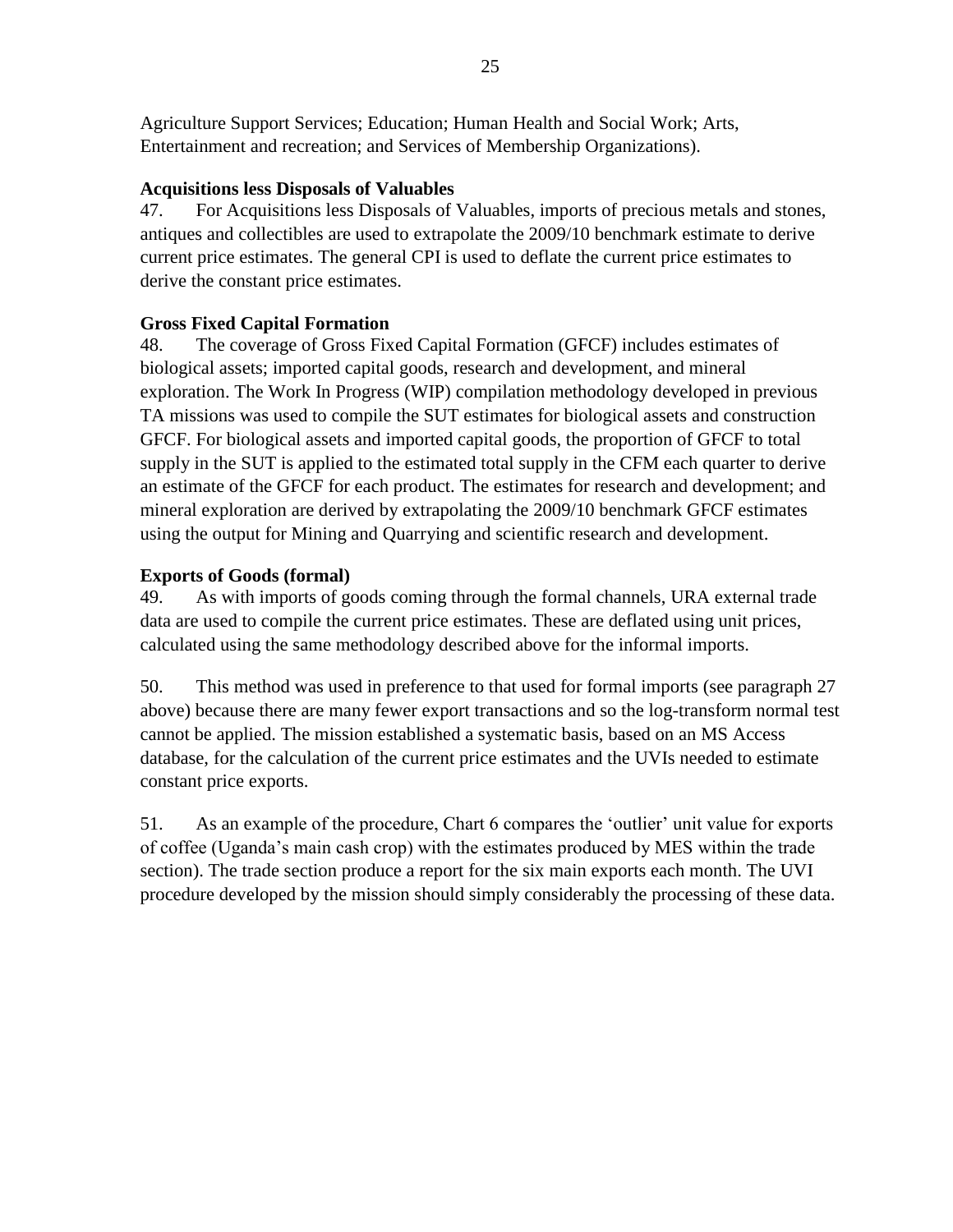**Chart 5: Annual Percentage Change in the Estimated Unit Value of Exports of Coffee and Tea (per kilo)**





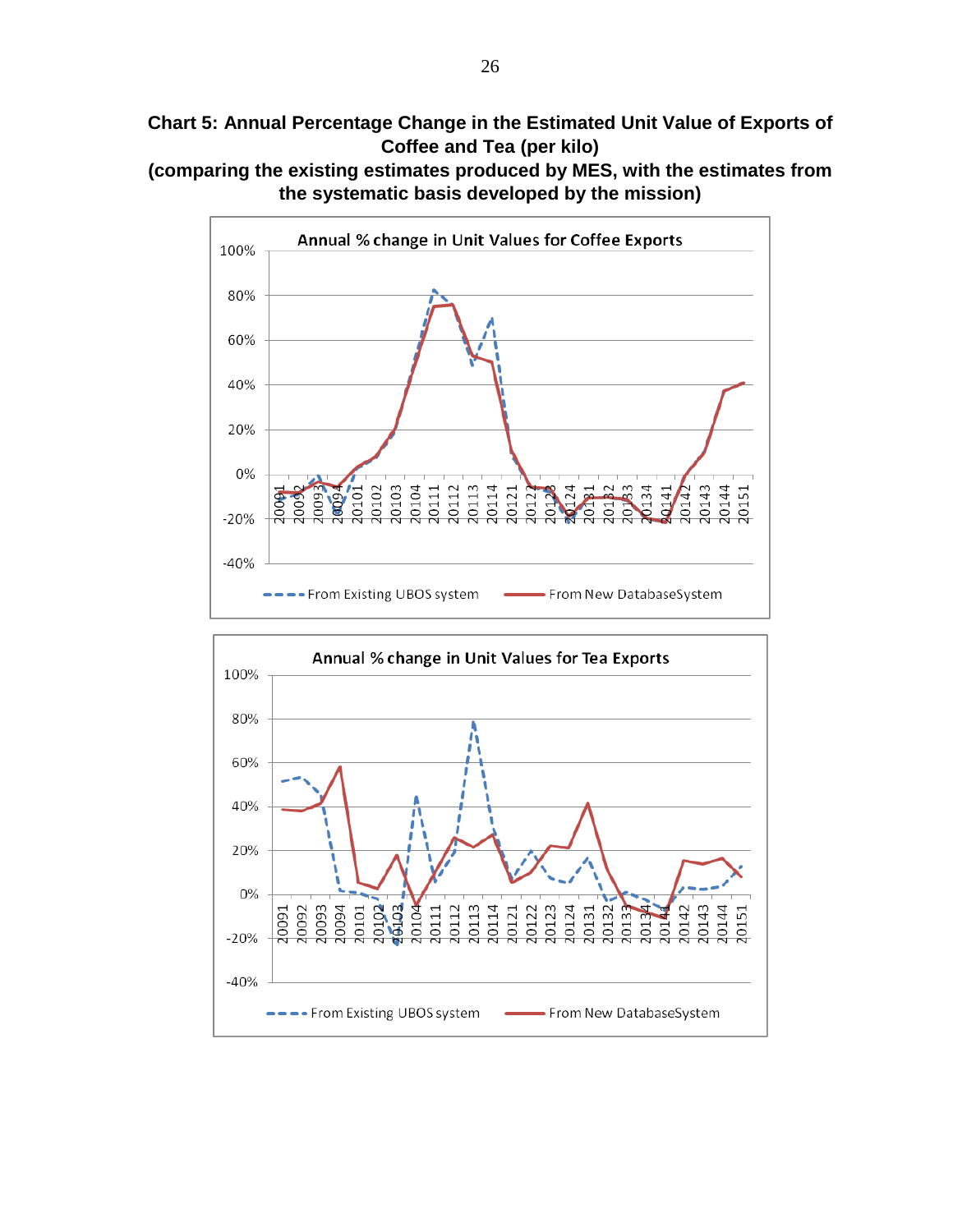52. The charts illustrate that the general trend in the growth of Unit Values is similar based on both the 'UBOS method' when compared to the new basis, with the new basis removing some of the more extreme movements in the series through the outliering procedure used.

## **Exports of Goods (ICBT)**

53. The same methodology, and system, described for informal imports is used for informal exports of goods.

## **Household Final Consumption Expenditure and Changes in Inventories**

54. The remaining components of the CFM are Household Final Consumption Expenditure and Changes in Inventories. These can be estimated as a combined total using the so-called 'residual method' which, because total demand must equal total supply for each product, total supply less demand for all other components must equal HFCE plus Changes in Inventories.

55. For products for which there are no inventories, i.e., largely service sector products, the balance must be equal to HFCE. For goods, there may be some change in inventory, which is generally difficult to measure directly. For example, for the food crop 'Maize', this is nearly all produced locally (there is some small imports, mainly informal). So, the GO of Maize, plus the trade margins, plus taxes (which are essentially zero), less any exports (which account for around 10 percent of the total supply) must be used as IC, or consumed by households (i.e., HFCE) or contribute to the change in inventory for Maize. Since in constant prices the IC can be estimated according the method set out above in paragraph [40,](#page-23-0) what remains is taken as HFCE plus the change in inventory.

56. HFCE for goods is estimated in the CFM by multiplying the total 'net supply' in the current quarter (i.e., total supply less exports, capital formation, final expenditures by government and of non-profit making institutions serving households, and the acquisition less disposal of valuables) by the base year ratio of HFCE to net supply from the SUT.

57. The estimated changes in inventory for each product is then calculated as the difference between total supply less all other uses, including the estimated HFCE, plus any other explicit estimates of changes in inventories (currently these are only calculated for biological assets).

## **The systems for estimation of the Commodity Flows and External Trade**

58. The mission developed a systematic basis for estimating the CFM based on an integrated set of MS Excel workbooks. In addition, the estimation system for trade in goods at current and constant prices was also established, based on an MS Access database which is used to manage the data for formal and informal trade.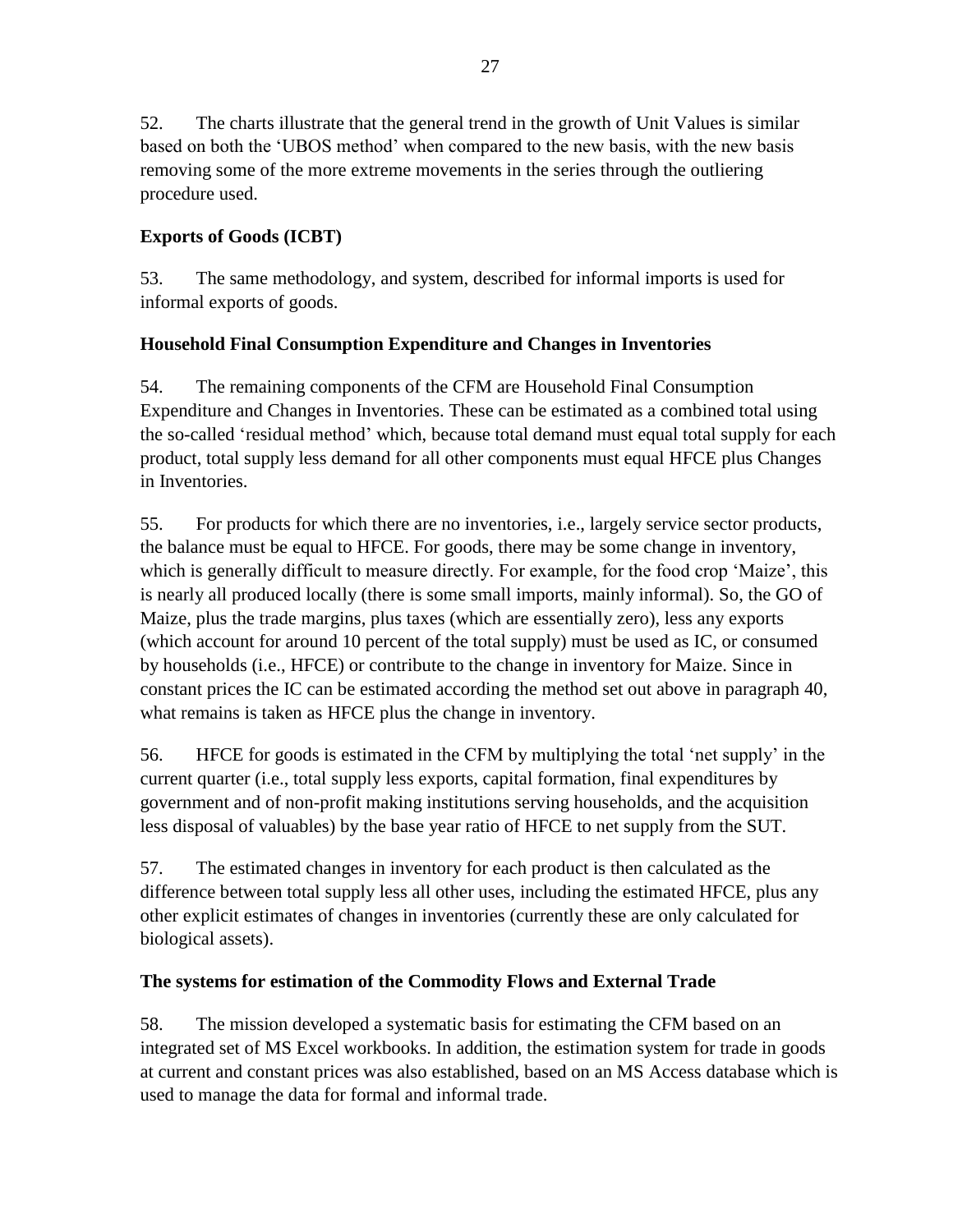59. Table 5 provides a summary of the main files developed.

## **Table 5: Files used in the Commodity Flow and External Trade Estimation Systems**

| #                                  | <b>File</b>                                     | <b>Type</b> | <b>Purpose</b>                                                                                                                        |  |  |  |  |  |
|------------------------------------|-------------------------------------------------|-------------|---------------------------------------------------------------------------------------------------------------------------------------|--|--|--|--|--|
| <b>Commodity Flow Model System</b> |                                                 |             |                                                                                                                                       |  |  |  |  |  |
|                                    | Comm Flow Full KP.xlsm                          | Excel       | Links to the live GDP(P)<br>system files and also the files<br>3, 3, 5, 8, 9 and 10 to produce<br>the final CFM in constant<br>prices |  |  |  |  |  |
| $\overline{2}$                     | Comm Flow IC Prod KP.xlsx                       | Excel       | Links to 4 to invert the IC from<br>Industry to Product in constant<br>prices                                                         |  |  |  |  |  |
| 3                                  | Comm_Flow_GO_Prod_KP.xlsx                       | Excel       | Links to 5 to invert the GO<br>from Industry to Product in<br>constant prices                                                         |  |  |  |  |  |
| 4                                  | Comm_Flow_GO_IC_Ind_KP.xlsx                     | Excel       | Links to the live GDP(P)<br>system to create a time series<br>for GO and IC by industry in<br>constant prices (KP)                    |  |  |  |  |  |
| 5                                  | Comm Flow CPI SUT.xlsx                          | Excel       | <b>Produces Consumer Price</b><br>Indexes based on the SUT<br>product codes                                                           |  |  |  |  |  |
| 6                                  | Comm Flow GO IC Ind CP.xlsx                     | Excel       | Links to the live GDP(P)<br>system to create a time series<br>for GO and IC by industry in<br>current prices (CP)                     |  |  |  |  |  |
|                                    |                                                 |             |                                                                                                                                       |  |  |  |  |  |
|                                    | <b>External Trade and UVI processing System</b> |             |                                                                                                                                       |  |  |  |  |  |
| $\overline{7}$                     | UGA_Ext_Trade.accdb                             | Access      | Stores data for the formal and<br>informal imports and exports.                                                                       |  |  |  |  |  |
| 8                                  | UVI_ASYCUDA_Exports_Results<br>$(V1.1).x$ lsm   | Excel       | Links to 7, and estimates UVIs<br>for formal exports                                                                                  |  |  |  |  |  |
| 9                                  | UVI_ASYCUDA_Imports_Results<br>$(V5.2)$ .xlsm   | Excel       | Links to 7, and estimates UVIs<br>for formal imports                                                                                  |  |  |  |  |  |
| 10                                 | UVI_ICBT_Results (V1.1).xlsm                    | Excel       | Links to 7, and estimates UVIs<br>for informal exports and<br>imports                                                                 |  |  |  |  |  |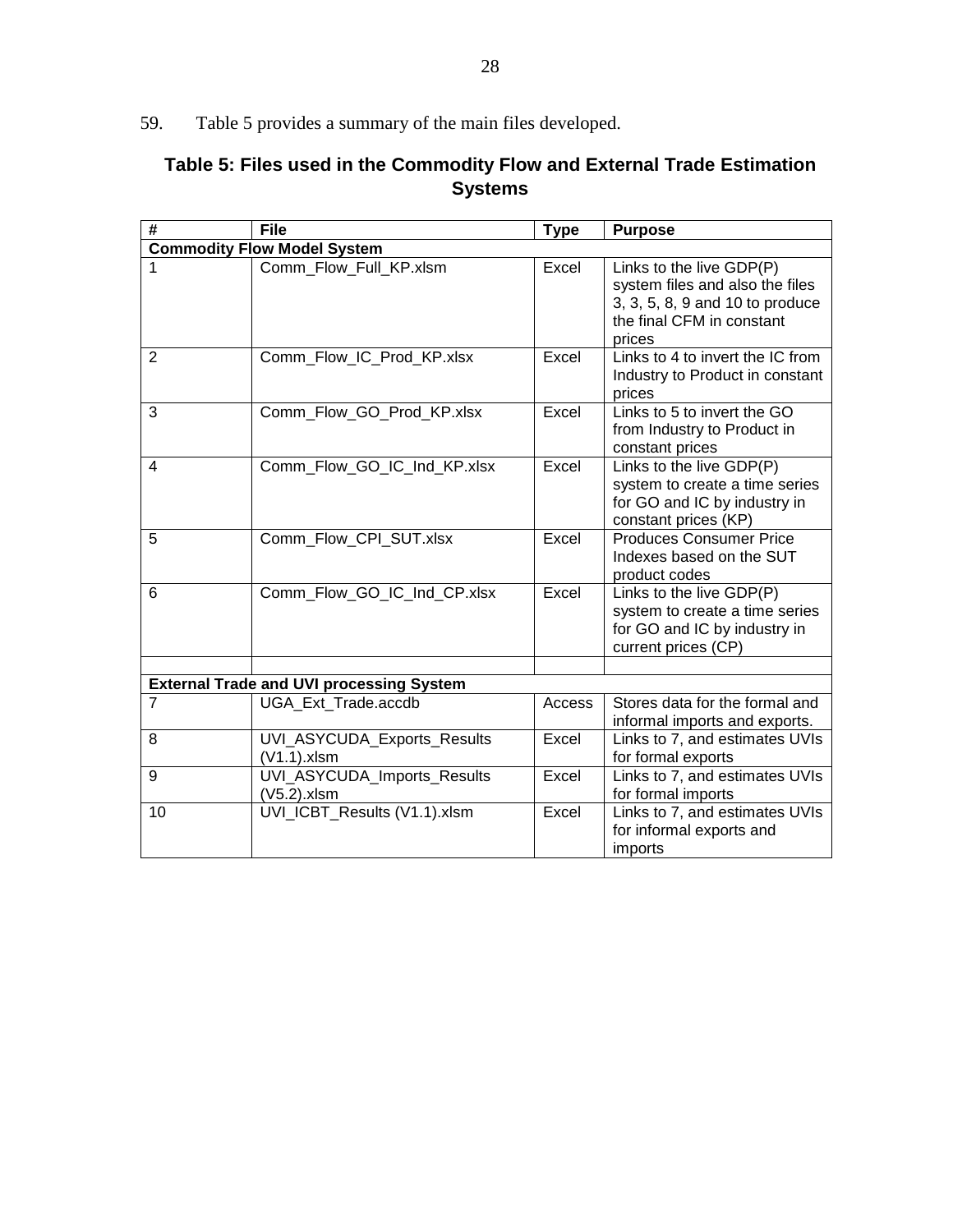#### **V. NEXT STEPS**

60. The mission established a systematic basis for the development of estimates of GDP(E) in Uganda, consistent with those from the GDP(P) system. MS Excel workbooks and an MS Access database were established for processing the constant price estimates. However, some work remains to finalize the constant price estimates and also to develop a current price series. To achieve this, the mission recommends the following actions.

#### **Trade in Services**

61. Estimates of trade in services (TiS) were obtained from the BoU website, for 12 aggregate categories. These were apportioned to the SUT products based on an approximate correspondence between the SUT product codes and the categories used by the central bank. However, this correspondence could be considerably improved if more detailed data on TiS were obtained from the BoU. TiS is an important component in the CFM for a number of services products, and the estimates of HFCE will be improved if a more direct correspondence between the TiS codes and the SUT product codes can be established, based on more detailed data for TiS.

*Recommendation 1: UBOS should request from the central bank more detailed data on TiS, and establish a correspondence between the SUT product codes and the coding frame used for TiS.*

62. In addition, in order to estimate the deflators for each services product, where the exchange rates for the country of origin for imported TiS are used as part of the deflation calculation, information on the source country for imported services will be useful.

63. Alternatively, information from the main importers of services on the prices actually paid would provide an even better basis for deflation of the current price estimates, if such data can be collected.

*Recommendation 2: UBOS should request from the BoU data on the country of origin of imported TiS, to improve the basis of deflation. In addition, UBOS should investigate the potential to develop Trade Price Indexes (TPIs) for the main imported services products.*

#### **The Consumer Prices Index**

64. The Consumer Prices Index (CPI) is used in a number of places in the CFM. During the mission, it was not possible to obtain a version of the CPI classified according to the COICOP, because this has not yet been developed. It is expected that the rebased CPI will be available shortly, based on the COICOP classification. This is important because a bridging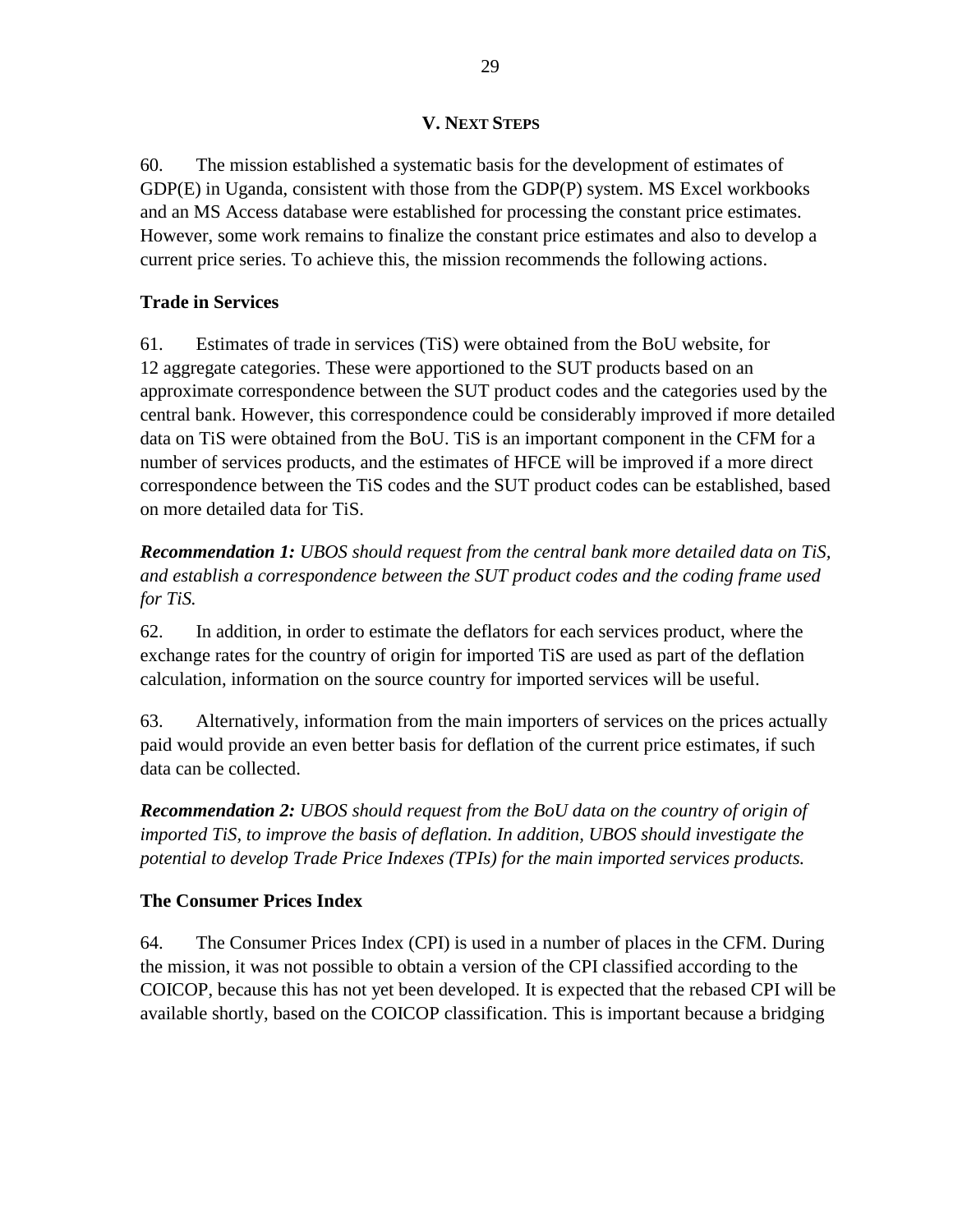table between the COICOP and the SUT products will allow the aggregation of the detailed 'elementary' CPIs to create more accurate CPIs for each SUT product.

65. During the mission a provisional bridging table was established, but this will need to be finalized by MES staff. The table should take account of how household expenditures were allocated by product in the 2009/10 SUT, and where these same expenditures are allocated in the COICOP classification used for the CPI.

66. Once the rebased CPI becomes available, the detailed sub-class (COICOP level 5) indexes should be linked to the CFM system (into the workbook Comm\_Flow\_CPI\_SUT.xlsx).

*Recommendation 3: UBOS should establish a detailed bridging table between the 158 products defined in the SUT with the equivalent COICOP codes used for the rebased CPI, when this becomes available. Where these are 'one-to-many' (i.e., COICOP to SUT codes), the weights used for the COICOP should be split according to the size of the weights in the SUT, and the relevant CPI should be used as a price index for each of the related SUT products. Where they are many-to-one (i.e., COICOPs to SUT code), the COICOP weights should be aggregated to the level of the SUT products, and a weighted (Laspeyres) index of the relevant COICOPs should be created for the relevant SUT code. Where the correspondence is many-to-many, the CPI with the largest share of the weight should be selected as a proxy for the SUT products.* 

*Recommendation 4: Once the rebased CPI becomes available, this should be linked into the workbook* Comm\_Flow\_CPI\_SUT.xlsx *within the CFM system.*

## **Taxes petroleum products**

67. As noted above, in the GDP system taxes on petroleum products are treated as a Customs' Duty, whereas in the trade in goods data they are regarded as excise taxes, which ii the more usual treatment.

*Recommendation 5: Taxes on petroleum products should be classified as Excise taxes in both the GDP(E) and GDP(P) systems.*

## **Developing the Commodity Flow Model at current prices**

68. Some work was undertaken during the mission to develop an equivalent CFM in current prices, notably for the components of GO and IC. However, it is best if this is not taken forward further until the constant price CFM is finalized, because there are likely to be issues during this process which lead to changes in the design and layout of the constant price CFM.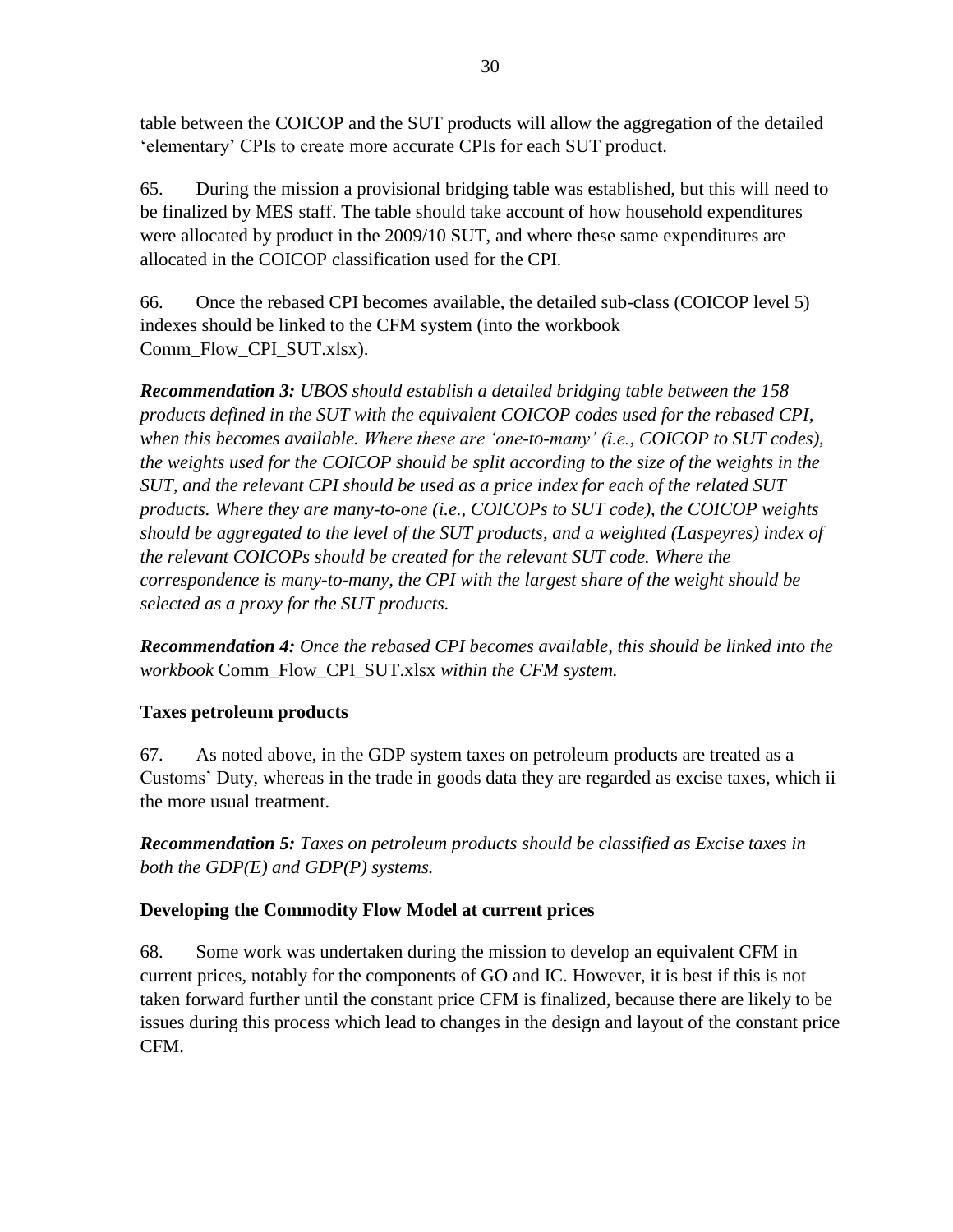*Recommendation 6: The constant price CFM should be finalized before further work is undertaken to develop the equivalent current price model. The constant price CFM workbook can then be used as a template for an equivalent current price CFM.*

## **Constraining quarterly GDP(E) to the published quarterly GDP(P)**

69. As noted, the estimates of quarterly constant price GDP(E) from the CFM differ from the published estimates of GDP (see paragraph [16.](#page-15-0) The estimates based on the production approach are currently considered to be definitive and so, before quarterly estimates of GDP(E) are published based on the CFM, these will need to be constrained to the existing quarterly estimates from the GDP(P) system.

*Recommendation 7: Before publication, the quarterly CFM estimates of GDP for expenditure components should be constrained to the existing GDP(P) estimates. The basis of this constraining needs to be considered. For example, it may be that the trade and government components should be regarded as definitive and not subject to adjustment, with the difference between total GDP(P) and GDP(E) being prorated across the other components (HFCE, NPISH FCE, GFCF and Changes in inventories and acquisition less disposal of valuables).*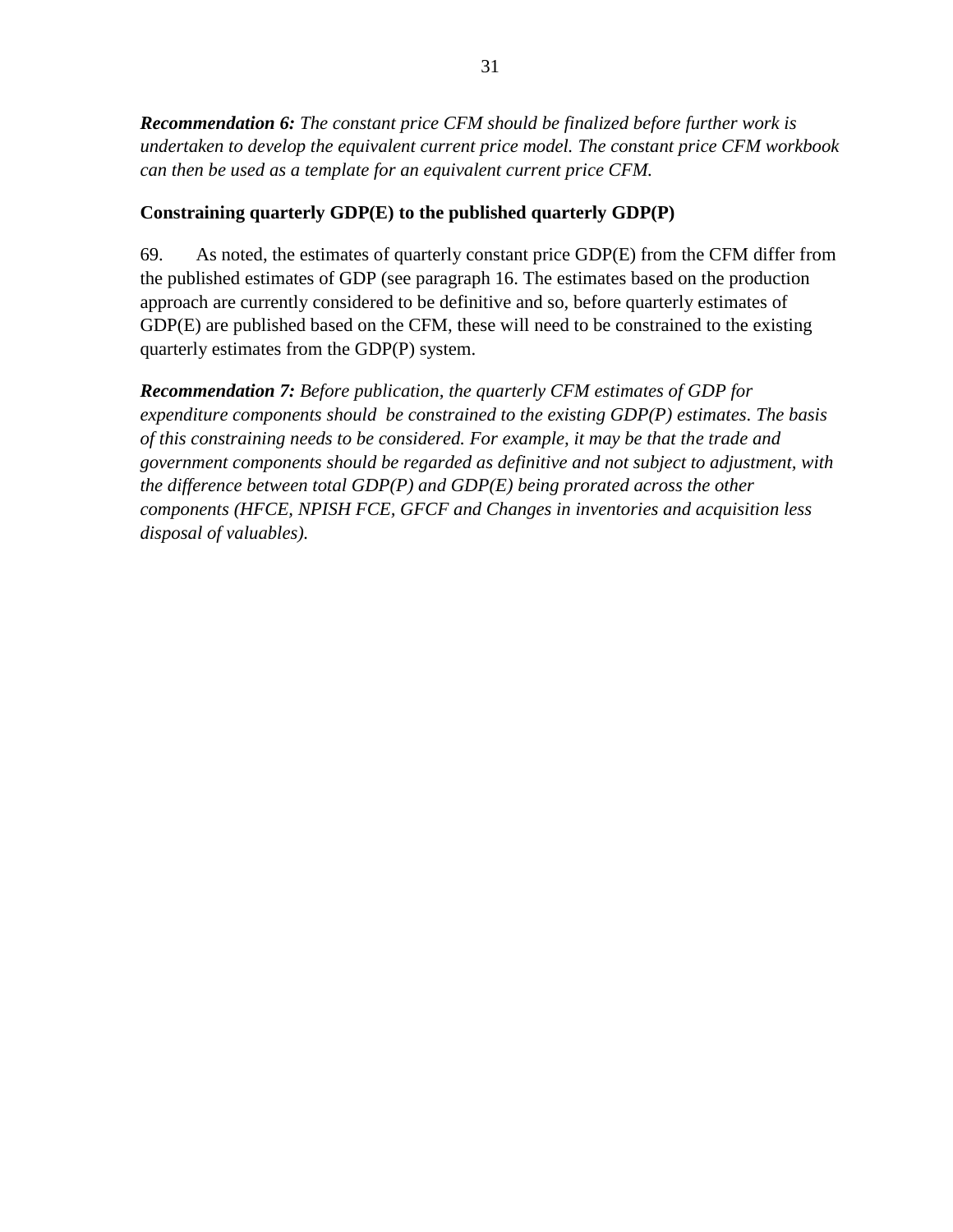| <b>Name</b>                  | <b>Position</b>           | Organization |  |  |  |  |
|------------------------------|---------------------------|--------------|--|--|--|--|
| <b>Government of Ufganda</b> |                           |              |  |  |  |  |
| Mrs Imelda Atai              | <b>Executive Director</b> | <b>UBOS</b>  |  |  |  |  |
| Mr Christopher Mukiza        | Director                  | <b>UBOS</b>  |  |  |  |  |
| Mr Sam Echoku                | <b>Assistant Director</b> | <b>UBOS</b>  |  |  |  |  |
| Mr John Mayende              | <b>Assistant Director</b> | <b>UBOS</b>  |  |  |  |  |
| <b>Bright Richard</b>        | Senior Statistician       | <b>UBOS</b>  |  |  |  |  |
| Alizik Khaudha Lubega        | Senior Statistician       | <b>UBOS</b>  |  |  |  |  |
| Solomy Bamanya               | Senior Statistician       | <b>UBOS</b>  |  |  |  |  |
| <b>Christopher Tumuhirwe</b> | Statistician              | <b>UBOS</b>  |  |  |  |  |
| Vincent Nsubuga              | Statistician              | <b>UBOS</b>  |  |  |  |  |
| Lydia Namono                 | Statistician              | <b>UBOS</b>  |  |  |  |  |
| Irene Nakate Bright          | Statistician              | <b>UBOS</b>  |  |  |  |  |
| Yoyeta Jane Magola           | Statistician              | <b>UBOS</b>  |  |  |  |  |
| Iraguha Moureen Mfite        | Statistician              | <b>UBOS</b>  |  |  |  |  |
| Godfrey Nsanja               | Statistician              | <b>UBOS</b>  |  |  |  |  |
| Hilda Arinaitwe              | Statistician              | <b>UBOS</b>  |  |  |  |  |
| Roland Muhumuza              | Statistician              | <b>UBOS</b>  |  |  |  |  |

## **APPENDIX I. LIST OF OFFICIALS MET DURING THE MISSION**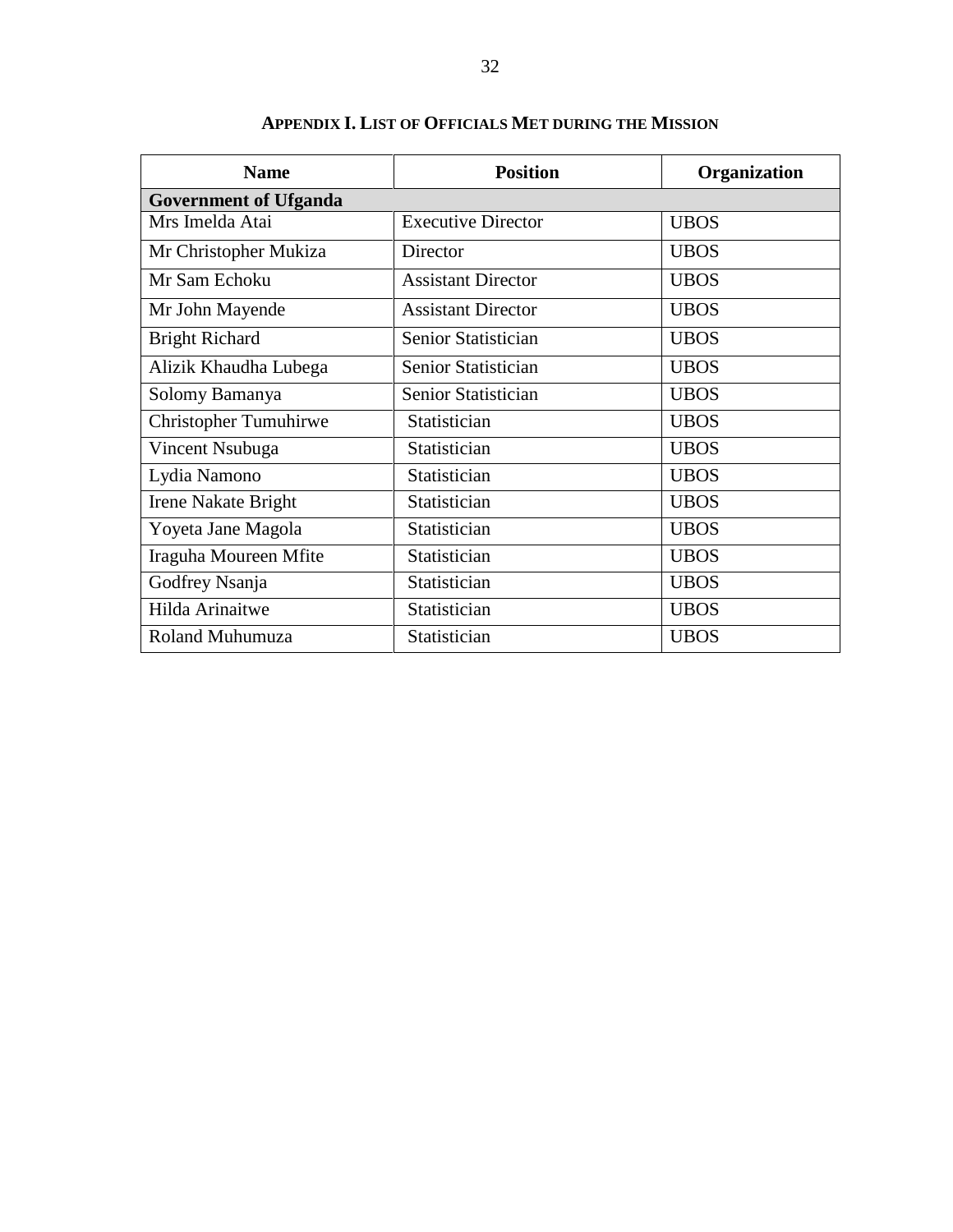#### **APPENDIX II. METHODOLOGY FOR CALCULATION OF UNIT VALUE INDEXES FOR IMPORTED GOODS**

#### *Overview*

Unit Value Indexes for imported goods are needed to estimate the price changes for such goods, to enable estimation in constant prices. These indexes can be generated from the detailed Customs data, based on the reported value and net weight of each Customs' transaction.

However, it is recognized that the quality of the net weight and quantity data, in particular, mean that this may lead to highly volatile and often incorrect estimates of the actual changes in prices. As such, some procedure to 'clean' the data is required in order to proceed.

This note describes the method and processed use to calculate Unit Value Indexes for imported goods.

The calculation is controlled from the workbook '**UVI\_ASYCUDA\_Import\_Results\_ (V5.2).xlsm**' with the raw data being stored and much of the processing being undertaken in the MS Access database '**UGA\_Ext\_Trade.accdb**.' The user can select from the instructions worksheet the period to be calculated (or 'All' periods), as well as the thresholds used for identifying outliers. i.e.,

|                              | <b>UBOS: Import Indexes Estimation System</b>                                  |                                                                 |                                   |                                                 |              |  |
|------------------------------|--------------------------------------------------------------------------------|-----------------------------------------------------------------|-----------------------------------|-------------------------------------------------|--------------|--|
|                              | This workbook is used to calculate the following Indexes by 158 ISIC headings: |                                                                 | Import values by SUT              |                                                 |              |  |
|                              |                                                                                |                                                                 | Imports in constant prices by SUT |                                                 |              |  |
|                              |                                                                                |                                                                 | Index of Import Prices (UVIs)     |                                                 |              |  |
|                              |                                                                                |                                                                 | Import taxes in current Prices    |                                                 |              |  |
|                              | The data required for the calculation are stored in the MS Access database ->  | UGA Ext Trade.accdb                                             |                                   |                                                 |              |  |
|                              | This workbook should be stored in the same folder as that database, i.e.       | D:\Documents\YoullPlan Ltd\Uganda IMF\IMF QGDP Expenditure July |                                   |                                                 |              |  |
| <b>Structure of DB table</b> |                                                                                |                                                                 |                                   |                                                 |              |  |
| <b>HS</b>                    | <b>Make Import UVIs</b>                                                        |                                                                 |                                   | <b>Extract Outliers</b>                         |              |  |
| Partner                      | Cut off value for outliering                                                   | 95%                                                             |                                   | Threshold for standard error of standard errors | $\mathbf{R}$ |  |
| CO NAME                      | Min sample size in each 4-quarter period                                       | -6                                                              |                                   |                                                 |              |  |
| Period                       | Winsorise price relative >w or <1/w, $w=$                                      | $\overline{2}$                                                  |                                   | <b>Extract Outliers</b>                         |              |  |
| year                         | Select period All<br>$\blacktriangledown$                                      |                                                                 |                                   |                                                 |              |  |
| CIFVal                       |                                                                                | Make UVIs                                                       |                                   |                                                 |              |  |
| CIF USD                      |                                                                                |                                                                 |                                   |                                                 |              |  |
| QTY                          |                                                                                |                                                                 |                                   |                                                 |              |  |
| NetWeight                    |                                                                                |                                                                 |                                   |                                                 |              |  |
| Duty                         | Import tax and current price data by SUT headings                              |                                                                 |                                   |                                                 |              |  |
| <b>DVAT</b>                  |                                                                                | Get CP &                                                        |                                   |                                                 |              |  |
| <b>WTAX</b>                  |                                                                                | Tax data                                                        |                                   |                                                 |              |  |
| VAT                          |                                                                                |                                                                 |                                   |                                                 |              |  |
| <b>EXCISE</b>                |                                                                                |                                                                 |                                   |                                                 |              |  |

The following steps are used to calculate the Unit Value Indexes (UVIs) for each SUT product.

#### *Step 1: Calculate the Unit value Prices for each HS8 by Partner by Customs' station for each quarter*

i) The procedure selects all the data in the last four quarters, e.g., in the calculation of the UVI for 2013Q4, take all of the data for 2013. [The reason for this is that the 'sample' of products at HS8 level is sometimes quite small, so by taking a full 4 quarter there are more data to work with to identify outliers, see step iv, below. This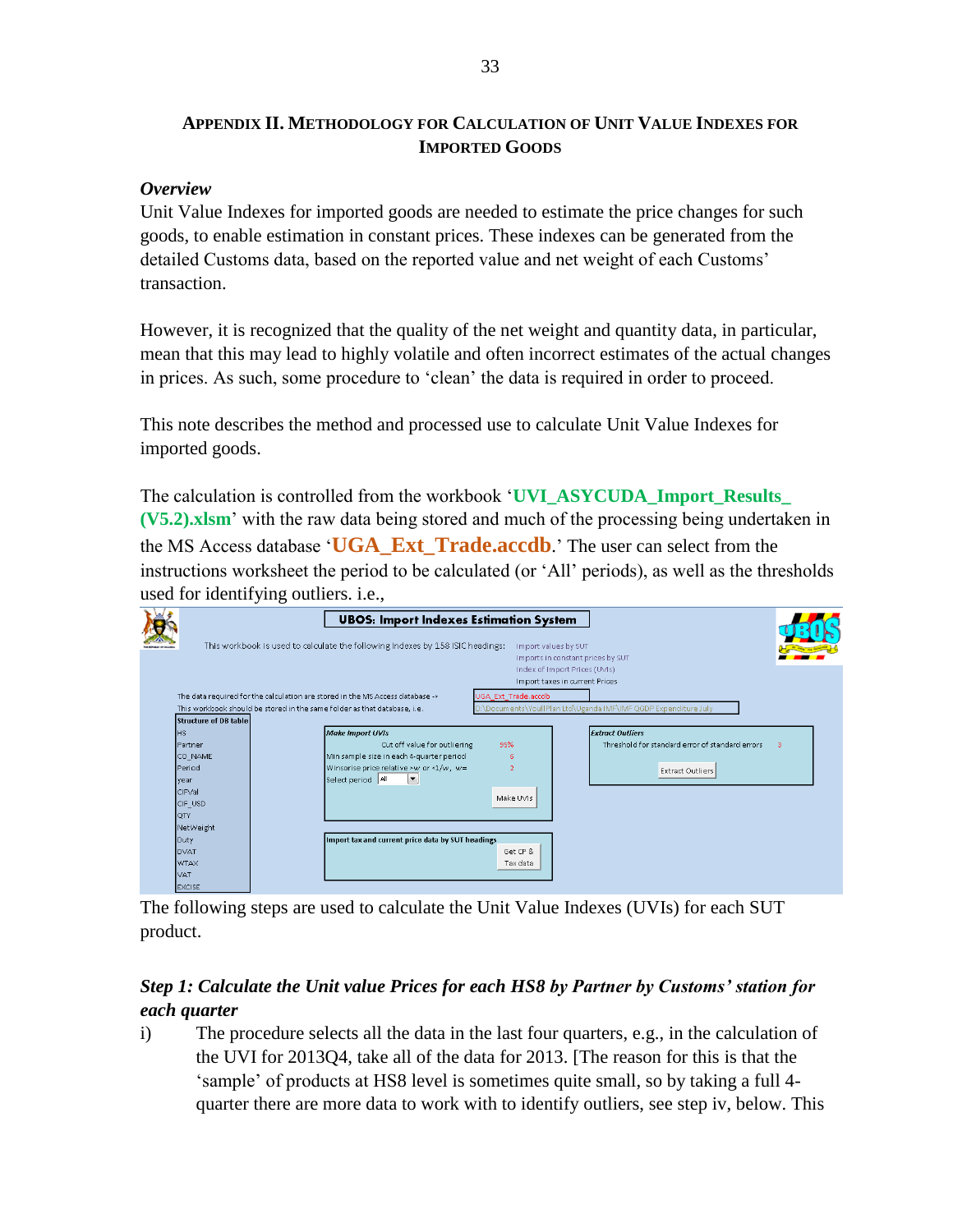is used only for the purposes of outliering the raw data when calculating the average Unit Value for an HS8 in any quarter, not in the calculation of the index. Only HS8 domains with more than 10 reported prices over the 4-quarters used in the calculation are used in what follows (this threshold can be changed in the calculation program).

- ii) For each import transaction in an HS8, calculate the import price,  $P_{HS6,i}^t = [\text{CIF}$ value]/[Quantity] [Created in VBA in the MS Access table **UV\_UnitPrices**]
- iii) Calculate (natural) logs of the Ps, i.e., Ln(P).
- iv) Calculate the mean and standard deviation of the Ln(P)s within an HS 8-digit across the 4-quarters, and apply a cut-off to the distribution, say of 95 percent, to remove observations outside of this range. This cut-off can be changed in the calculation program.
- v) Based on the remaining (i.e., non-outlier) unit values within the relevant period (e.g., 2013 Q4), calculate the average Unit Value (UV, i.e., prices) for each HS8 as:

$$
UV_{HS6}^t = \sum_{i \in HS6} \frac{P_i^t}{Q_i^t}
$$

where the Qs are the Quantities and the Ps are the prices. *i.e.*, assuming at the HS8 level we can add together the quantities.

[Results are processed in the VBA code Make UVs and written to the table: **UVs\_Results**]

These first four steps have calculated a UV (price) for each HS8 in each quarter.

#### *Step 2: Calculate the Unit Value Indexes Prices for each HS6 for each quarter*

vi) The first step to create the UVIs is to calculate the Quarter to Quarter Price relatives for each period as follows:

$$
\rho_{HS6}^t = \frac{UV_{HS6}^t}{UV_{HS6}^{t-1}}
$$

[See query: **UVs\_PRs**]

vii) To enable class means imputation of the price relatives in periods where there were no reported imports, the current weighted harmonic mean of the price relatives is calculated for the following classes: HS4, HS2 and all imports. For example, for HS4, the current import value weighted price relatives are calculated as follows: